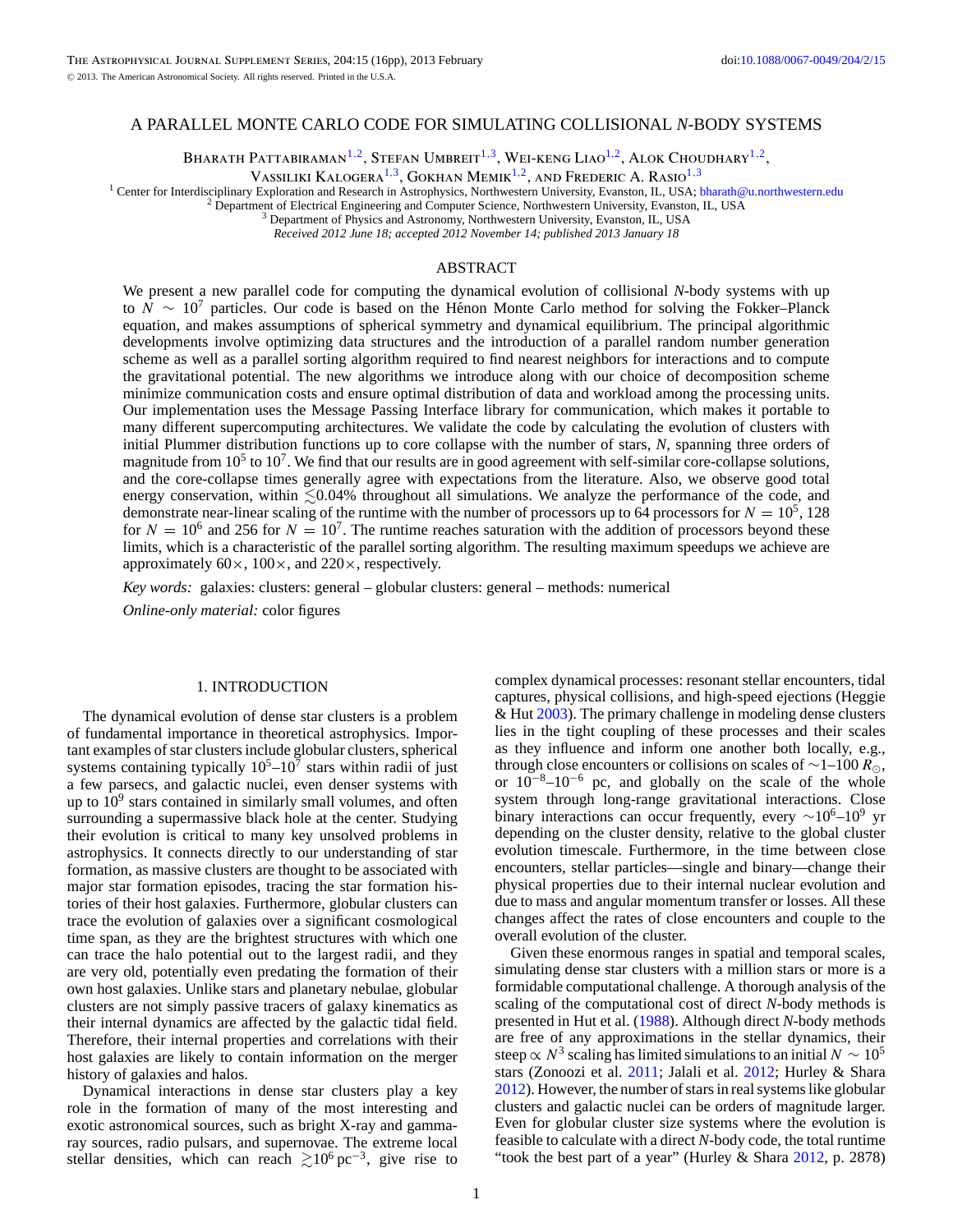<span id="page-1-0"></span>and statistical results have to rely on only a very few models. This is a problem given the significant inherent stochasticity of these systems, which affects even basic structural parameters (e.g., Heggie & Giersz [2009;](#page-15-0) Trenti et al. [2010;](#page-15-0) Hurley & Shara [2012\)](#page-15-0). In order to draw statistically robust conclusions, a much larger number of realizations of massive star clusters has to be calculated, in addition to a wider range of initial conditions. It is clear that these requirements result in prohibitive runtimes for direct *N*-body codes.

Monte Carlo (MC) methods calculate the dynamical evolution of the cluster in the Fokker–Planck approximation, which applies when the evolution of the cluster is dominated by twobody relaxation, and the relaxation time is much larger than the dynamical time. In practice, further assumptions of spherical symmetry and dynamical equilibrium have to be made. The Hénon MC technique (Hénon [1971\)](#page-15-0), which is based on orbit averaging, represents a balanced compromise between realism and speed. The MC method allows for a star-by-star realization of the cluster, with its *N* particles representing the *N* stars in the cluster. Integration is done on the relaxation timescale, and the total computational cost scales as  $O(N \log N)$  (Hénon [1971\)](#page-15-0).

Our work here is based on the Hénon-type MC cluster evolution code CMC ("Cluster Monte Carlo"), developed over many years by Joshi et al. [\(2000,](#page-15-0) [2001\)](#page-15-0), Fregeau et al. [\(2003\)](#page-15-0), Fregeau & Rasio [\(2007\)](#page-15-0), Chatterjee et al. [\(2010\)](#page-15-0), and Umbreit et al. [\(2012\)](#page-15-0). CMC includes a detailed treatment of strong binary star interactions and physical stellar collisions (Fregeau & Rasio [2007\)](#page-15-0), as well as an implementation of single and binary star evolution (Chatterjee et al. [2010\)](#page-15-0) and the capability of handling the dynamics around a central massive black hole (Umbreit et al. [2012\)](#page-15-0).

In addition to CMC, other MC codes have been developed recently that are based on the same orbit averaging technique. Apart from differences in how the stellar and binary process have been implemented, these codes mainly differ in how particles are advanced in time. The code of Freitag  $\&$  Benz [\(2001\)](#page-15-0) uses an individual time step scheme, where each particle is advanced on its own, local relaxation timescale, while the code of Giersz [\(1998,](#page-15-0) with its newest version described in Giersz et al. [2011\)](#page-15-0) uses a block time step scheme, where the cluster is divided into several radial zones, and particles are evolved on the average relaxation timescale of the corresponding zone. While they provide better adaptability to density contrasts, individual and block time step schemes are more difficult to parallelize efficiently in a distributed fashion. A shared time step scheme, as implemented in CMC, offers a greater degree of inherent parallelism (Joshi et al. [2001\)](#page-15-0).

A typical simulation starting with  $N \sim 10^6$  up to average cluster ages of 12 Gyr using CMC can be run on a modern desktop computer in a reasonable amount of time (days to weeks). However, given the scaling of computational cost, simulations of clusters with  $N \geq 10^7$  stars, e.g., nuclear star clusters or galactic nuclei, will still take a prohibitive amount of time. Scaling up to even larger number of stars becomes possible only through parallelization.

In this paper, we present in detail the latest version of CMC, which is capable of simulating collisional systems of up to  $N \sim 10^7$ . In Section 2, we take a look at the components of the serial code and summarize both its numerical and computational aspects. In Section [3,](#page-3-0) we describe the flow of the parallel code, elucidating how we designed each part to achieve optimal performance on distributed parallel architectures. In addition, we describe in the [Appendix,](#page-12-0) an optional CMC feature that

accelerates parts of the code using a general purpose graphics processing unit (GPU). We show a comparison of results and analyze the performance of the code in Section [4.](#page-7-0) Conclusions and lines of future work are discussed in Section [5.](#page-12-0)

# 2. CODE OVERVIEW

# *2.1. Numerical Methods*

Starting with an initial spherical system of *N* stars in dynamical equilibrium, we begin by assigning to each star a mass, a position, and a velocity (radial and transverse components) by sampling from a distribution function  $f(E, J)$ , where *E* and *J* are the orbital energy and angular momentum (e.g., Binney & Tremaine [2008\)](#page-15-0). We assign positions to the stars in a monotonically increasing fashion, so the stars are initially sorted by their radial position. The system is assumed to be spherically symmetric and hence we ignore the direction of the position vector and transverse velocity. Following initialization, the serial algorithm goes through the following sequence of steps iteratively over a specified number of time steps. Figure [1](#page-2-0) shows the flowchart of our basic algorithm.

1. *Potential calculation*. The stars having been sorted by increasing radial positions in the cluster, the potential at a radius  $r$ , which lies between two stars at positions  $r_k$  and  $r_{k+1}$ , is given by

$$
\Phi(r) = G\left(-\frac{1}{r}\sum_{i=1}^{k} m_i - \sum_{i=k+1}^{N} \frac{m_i}{r_i}\right),\tag{1}
$$

where  $m_i$  is the mass and  $r_i$  is the position of star *i*. It is sufficient to compute and store the potential  $\Phi_k = \Phi(r_k)$  at radial distances  $r_k$  ( $k = 1, ..., N$ ), i.e., at the positions of all stars. This can be done recursively as follows:

$$
\Phi_{N+1} = 0,\t\t(2)
$$

$$
M_N = \sum_{i=1}^N m_i,\tag{3}
$$

$$
\Phi_k = \Phi_{k+1} - GM_k \left( \frac{1}{r_k} - \frac{1}{r_{k+1}} \right), \tag{4}
$$

$$
M_{k-1} = M_k - m_k. \tag{5}
$$

To get the potential  $\Phi(r)$  at any other radius, one first finds *k* such that  $r_k \le r \le r_{k+1}$  and then computes:

$$
\Phi(r) = \Phi_k + \frac{1/r_k - 1/r}{1/r_k - 1/r_{k+1}} (\Phi_{k+1} - \Phi_k).
$$
 (6)

2. *Time step calculation*. Different physical processes are resolved on different timescales. We use a shared time step scheme where time steps for all the physical processes to be simulated are calculated and their minimum is chosen as the global time step for the current iteration. The time steps are calculated using the following expressions (see Fregeau & Rasio [2007;](#page-15-0) Goswami et al. [2011;](#page-15-0) Chatterjee et al. [2010](#page-15-0) for more details):

$$
T_{\rm rel} = \frac{\theta_{\rm max}}{\pi/2} \frac{\pi}{32} \frac{\langle v_{\rm rel} \rangle^3}{\ln(\gamma N) G^2 n \langle (M_1 + M_2)^2 \rangle},\tag{7}
$$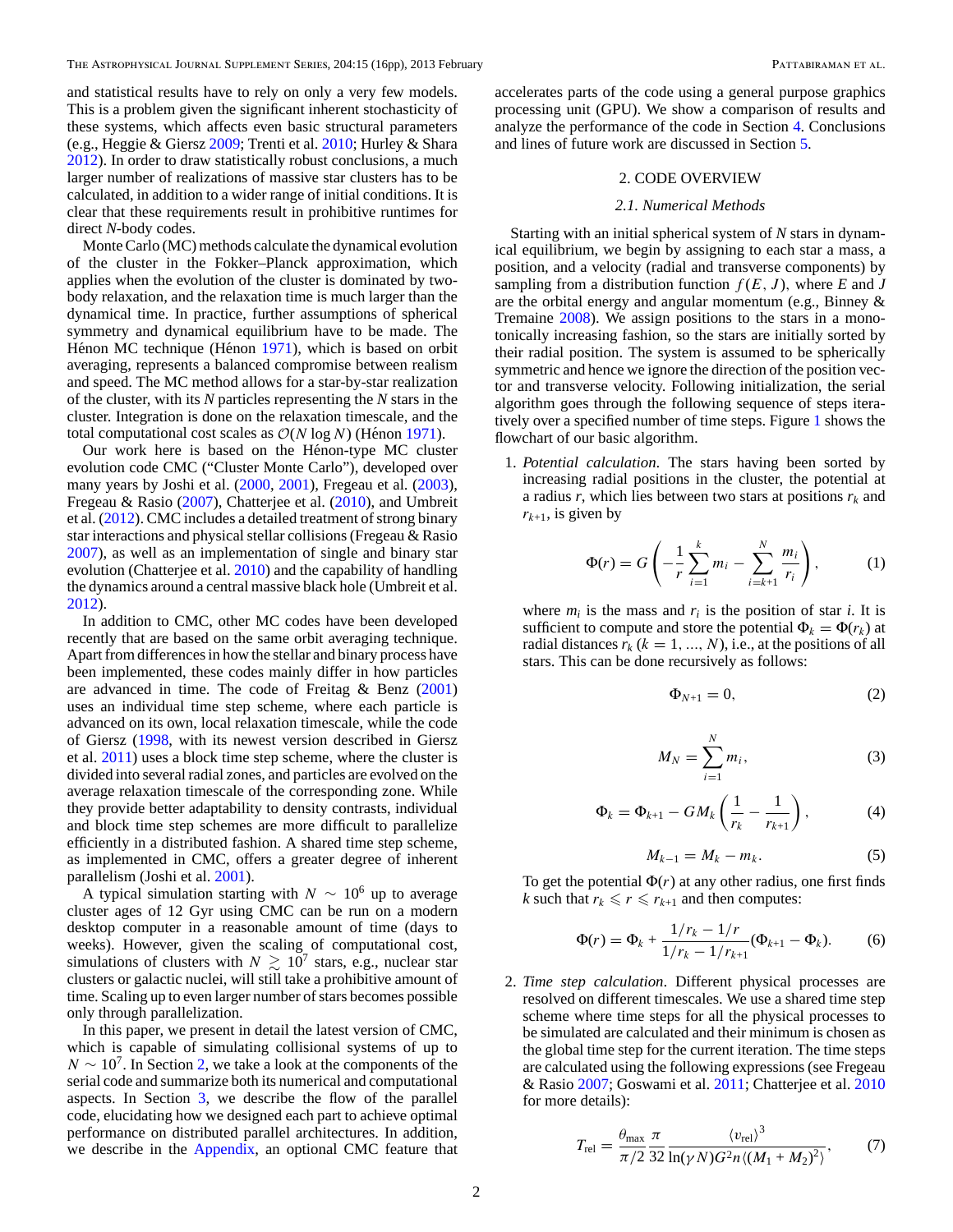<span id="page-2-0"></span>

**Figure 1.** Flowchart of the CMC (Cluster Monte Carlo) code with the following steps. (1) Potential calculation—calculates the spherically symmetric potential. (2) Time step calculation—computes a shared time step used by all processes. (3) Relaxation and strong interactions—depending on the physical system type, performs two-body relaxation, strong interaction, or physical collision on every pair of stars. (4) Stellar evolution—evolves each star and binary using fitting formulae. (5) New positions and orbits—samples new positions and orbits for stars. (6) Sorting—sorts stars by radial position.

$$
T_{\text{coll}}^{-1} = 16\sqrt{\pi}n_s \langle R^2 \rangle \sigma \left( 1 + \frac{G \langle MR \rangle}{2\sigma^2 \langle R^2 \rangle} \right),\tag{8}
$$

$$
T_{\rm bb}^{-1} = 16\sqrt{\pi}n_b X_{\rm bb}^2 \langle a^2 \rangle \sigma \left( 1 + \frac{G \langle Ma \rangle}{2\sigma^2 X_{\rm bb} \langle a^2 \rangle} \right), \qquad (9)
$$

$$
T_{\rm bs}^{-1} = 4\sqrt{\pi}n_s X_{\rm bs}^2 \langle a^2 \rangle \sigma \left( 1 + \frac{G\langle M \rangle \langle a \rangle}{\sigma^2 X_{\rm bs} \langle a^2 \rangle} \right), \tag{10}
$$

$$
T_{\rm se} = 0.001 M \left( \frac{T_{\rm prev}}{\Delta m_{\rm se}} \right),\tag{11}
$$

where  $T_{\text{rel}}$ ,  $T_{\text{coll}}$ ,  $T_{\text{bb}}$ ,  $T_{\text{bs}}$ , and  $T_{\text{se}}$  are the relaxation, collision, binary–binary, binary–single, and stellar evolution time steps respectively. Here  $\theta_{\text{max}}$  is the maximum angle of deflection of the two stars undergoing a representative two-body encounter,  $v_{rel}$  is their relative velocities and *n* is the local number density of stars,  $n_s$  and  $n_b$  are the number densities of single and binary stars, respectively,  $\sigma$  is the one-dimensional velocity dispersion, and *a* is the semimajor axis.  $X_{bb}$  and  $X_{bs}$  are parameters that determine the minimum closeness of an interaction to be considered a strong interaction. *M* is the total mass of the cluster,  $T_{prev}$ is the previous time step, and  $\Delta m_{\rm se}$  is the mass loss due to stellar evolution.

The value of *T*rel is calculated for each star and the minimum is taken as the value of the global relaxation time step. We use sliding averages over the neighboring 10 stars on each side to calculate the mean quantities shown in  $\langle \ldots \rangle$  in Equation [\(7\)](#page-1-0). The other three time steps,  $T_{\text{coll}}$ ,  $T_{\text{bb}}$ , and  $T_{\text{bs}}$  are averaged over the central 300 stars as in Goswami et al. [\(2011\)](#page-15-0). These choices provide a good compromise between accuracy and computational speed. Once these five time steps are calculated, the smallest one is chosen as the time step for the current iteration.

3. *Relaxation and strong interactions (dynamics)*. Depending on the physical system type, one of the following three operations is performed on each pair of stars. (1) Two-body relaxation is applied based on an analytic expression for a representative encounter between two nearestneighbor stars. (2) A binary interaction (binary–binary or binary–single) is simulated using Fewbody, an efficient computational toolkit for evolving small-*N* dynamical systems (Fregeau et al. [2004\)](#page-15-0). Fewbody performs a direct integration of Newton's equations for three or four bodies using the eighth-order Runge–Kutta Prince–Dormand method. (3) A stellar collision is treated in the simple "sticky sphere" approximation, where two bodies are merged whenever their radii touch, and all properties are changed correspondingly (Fregeau & Rasio [2007\)](#page-15-0).

- 4. *Stellar evolution*. We use the single stellar evolution (Hurley et al. [2000\)](#page-15-0) and binary stellar evolution (Hurley et al. [2002\)](#page-15-0) routines, which are based on analytic functional fits to theoretically calculated stellar evolution tracks, to simulate the evolution of single and binary stars (Chatterjee et al. [2010\)](#page-15-0).
- 5. *New orbits computation*. Consistent with the changes in the orbital properties of the stars following the interactions they undergo, new positions and velocities are assigned for orbits according to the new energy and angular momentum. Then, a new position is randomly sampled according to the amount of time the star spends near any given point along the orbit. Since this step represents a major computational bottleneck, we provide some details here.

We start by finding the pericenter and apocenter distances of the star's new orbit. Given a star with specific energy *E* and angular momentum *J* moving in the gravitational potential  $\Phi(r)$ , its rosette-like orbit  $r(t)$  oscillates between two extreme values,  $r_{\text{min}}$  and  $r_{\text{max}}$ , which are roots of

$$
Q(r) = 2E - 2\Phi(r) - J^2/r^2 = 0.
$$
 (12)

Since we only store the potential values at the positions of the stars, this equation cannot be analytically solved before determining the interval in which the root lies. In other words, we need to determine *k* such that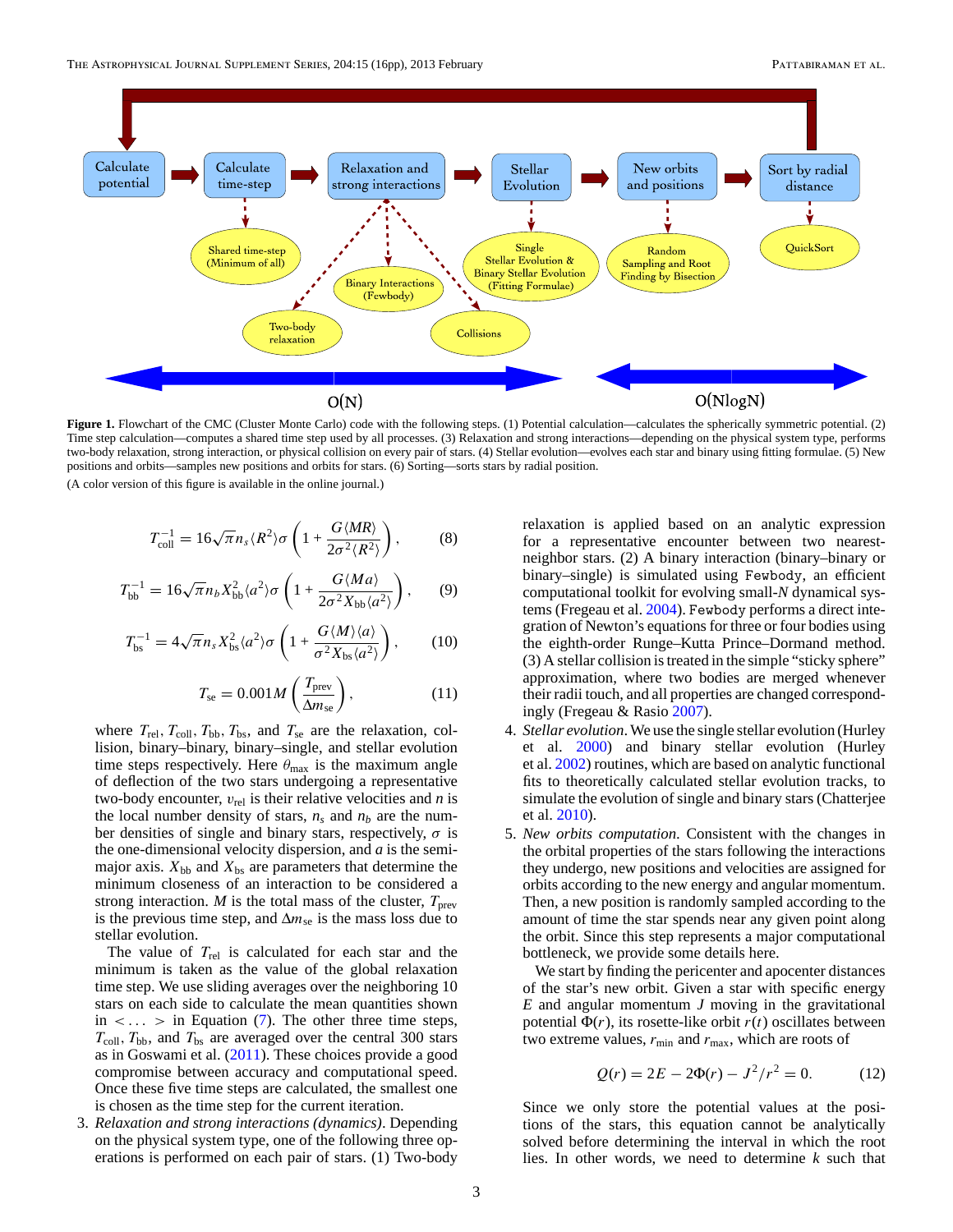<span id="page-3-0"></span> $Q(r_k) < 0 < Q(r_{k+1})$ . We use the bisection method to do this. Once the interval is found, Φ, and thus *Q*, can be computed analytically in that interval, and so can  $r_{\min}$  and  $r_{\max}$ .

The next step is to select a new radial position for the star between  $r_{\text{max}}$  and  $r_{\text{min}}$ . The probability is equal to the fraction of time spent by the star in *dr*, i.e.,

$$
f(r) = \frac{dt}{T} = \frac{dr/|v_r|}{\int_{r_{\min}}^{r_{\max}} dr/|v_r|},
$$
(13)

where the radial velocity  $v_r = [Q(r)]^{1/2}$ . We use the von Neumann rejection technique to sample a position according to this probability. We take a number *F* which is everywhere larger than the probability distribution  $f(r)$ . Then we draw two random numbers  $X$  and  $X'$  and compute

$$
r_0 = r_{\min} + (r_{\max} - r_{\min})X, \tag{14}
$$

$$
f_0 = FX'.\tag{15}
$$

If the point  $(f_0, r_0)$  lies below the curve, i.e., if  $f_0 < f(r_0)$ , we take  $r = r_0$  as the new position; otherwise we reject it and draw a new point in the rectangle with a new pair of random numbers. We repeat this until a point below the curve is obtained. In our code, a slightly modified version of the method is used, since  $f(r) = 1/|v_r|$  becomes infinite at both ends of the interval. A detailed description can be found in Joshi et al. [\(2000\)](#page-15-0).

- 6. *Sort stars by radial distance.* This step uses the Quicksort algorithm (Hoare [1961\)](#page-15-0) to sort the stars based on their new positions. Sorting the stars is essential to determine the nearest neighbors for relaxation and strong interactions, and also for computing the gravitational potential.
- 7. *Diagnostics, energy conservation, and program termination*. These involve the computation of diagnostic values such as half-mass radius, core radius, number of core stars, etc. that control program termination. In addition, corrections are made to the kinetic energy of each particle that account for the fact that the new orbit has been calculated in the old potential from the previous time step. This is done by adjusting the stellar velocities according to the mechanical work done on the stellar orbit by the time varying potential. We mainly follow the procedure in Stodolkiewicz [\(1982\)](#page-15-0) except that we apply the correction to the velocity components such that the ratio  $v_r/v_t$  is preserved. See Fregeau & Rasio [\(2007\)](#page-15-0) for more details. Since these minor calculations are scattered throughout various places in the code, they are not explicitly shown in the flowchart (Figure [1\)](#page-2-0).

#### *2.2. Time Complexity Analysis*

In addition to the flow of the code, Figure [1](#page-2-0) also shows the time complexity for each of the above steps. The time steps,  $T_{\text{coll}}$ ,  $T_{\text{bb}}$ , and  $T_{\text{bs}}$  are averaged over a fixed number of central stars, whereas  $T_{\rm se}$  is a simple factor of the previous time step, and hence are  $\mathcal{O}(1)$  operations. The calculation of  $T_{rel}$  for a single star involves averaging over a fixed number of neighboring stars and hence has constant time complexity,  $\mathcal{O}(1)$ . As this is done for all *N* stars to estimate their individual time steps from which the minimum is chosen, the time step calculation scales as  $\mathcal{O}(N)$ . The effect of relaxation and strong interactions is calculated between pairs of stars that are radially nearest neighbors. Since these calculations involve constant time operations for each of

the *N* stars, the time complexity of the perturbation step is  $O(N)$ . Stellar evolution operates on a star-by-star basis performing operations of constant time for a given mass spectrum, and hence also scales as  $O(N)$ . Determination of new orbits for each star involves finding the roots of an expression on an unstructured one-dimensional grid using the bisection method. The bisection method scales as  $\mathcal{O}(\log N)$  and as this is done for each star, this step has a time complexity of  $O(N \log N)$ . The radial sorting of stars using Quicksort has the same time complexity (Hoare [1961\)](#page-15-0).

### 3. PARALLELIZATION

Achieving optimal performance of codes on parallel machines requires serial algorithms to be carefully redesigned, and hence, parallel algorithms are often very different than their serial counterparts and require a considerable effort to develop. The key to a successful algorithm is (1) good load balance, i.e., the efficient utilization of the available processing units and (2) minimal communication between these units. The communication cost depends directly on the choice of domain decomposition, i.e., the way in which work and data are partitioned into smaller units for processing in parallel. For example, a good domain decomposition scheme for achieving ideal load balance would be the distribution of stars (i.e., their data) evenly among the processors, assuming the computational cost for processing each star is similar. This will ensure that the workload is evenly balanced across processors given that they all perform the same number of operations, as in a Single Program, Multiple Data programming model. However, how such a decomposition would influence the need for communication between processing units is very specific to the algorithms used. In essence, a thorough knowledge of the algorithm and its data access patterns are necessary for designing any efficient parallel application.

# *3.1. Data Dependencies and Parallel Processing Considerations*

While deciding upon the domain decomposition, we have to take into account any dependencies, i.e., the way the data are accessed by various parts of the application, as they may directly influence both the load balance and the communication costs between the processing units. A good parallel algorithm should distribute the workload in such a way that the right balance is struck between load balance and communication, resulting in optimal performance.

In CMC, the physical data of each star (mass, angular momentum, position, etc.) are stored in a structure, a grouping of data elements. The data for *N* stars are stored an array of such structures. For a system with *p* processors and *N* initial stars, we will first consider the scenario where we try to achieve ideal load balance by naively distributing the data of *N/p* stars to each processor. For simplicity, we will assume here that *N* is divisible by *p*, and analyze the data dependencies in the various modules of CMC for this decomposition.

- 1. *Time step calculation.*
	- (a) For calculating the relaxation time of each star we need the local density, which is calculated using the masses of the 10 nearest neighboring stars on either side of the radially sorted list of stars. A parallel program would require communication between processors to exchange data of the neighboring stars that are at the extreme ends of the local array.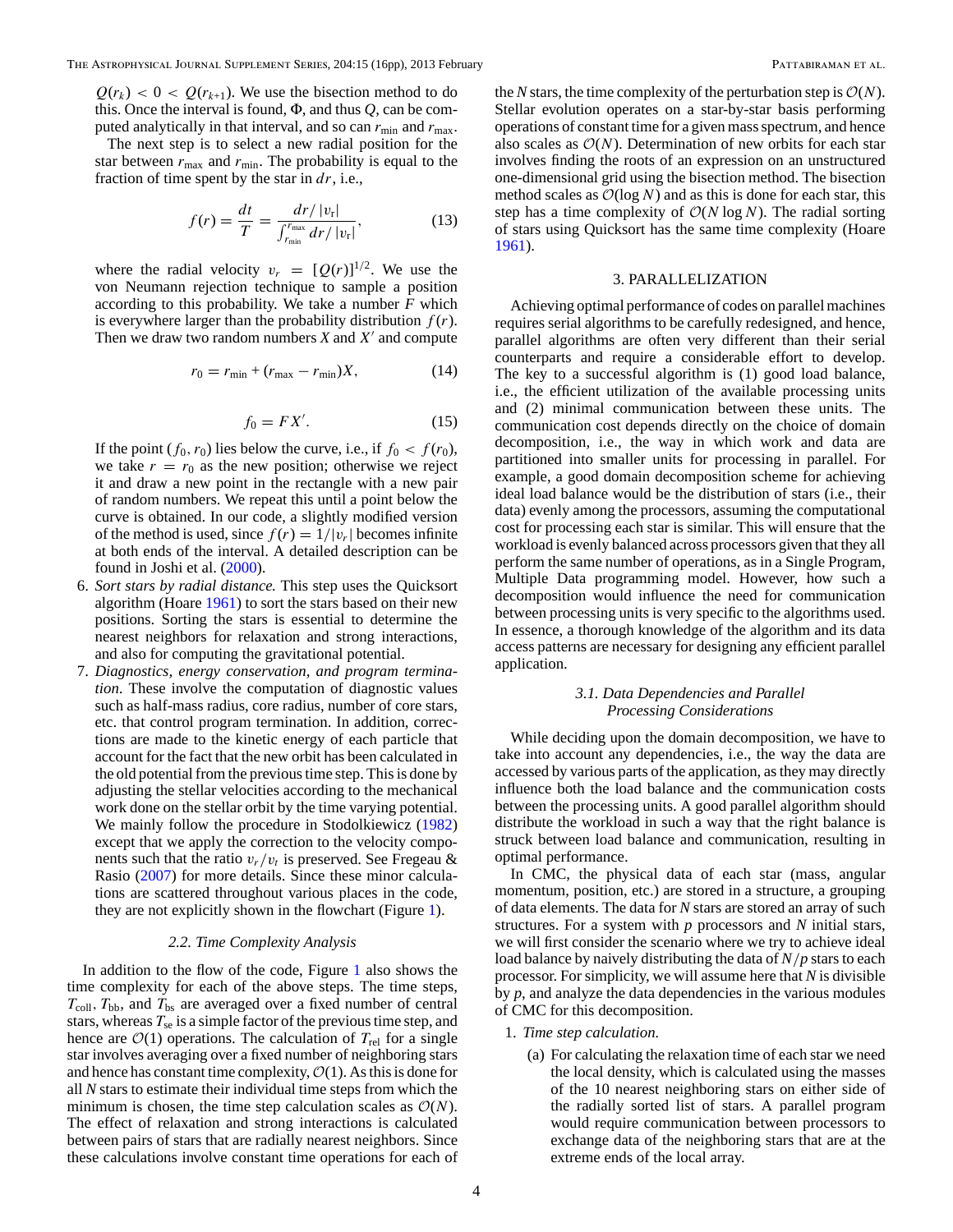- <span id="page-4-0"></span>(b) Calculation of the time step requires the computation of quantities in the innermost regions of the cluster, in particular the central density and the half-mass radius. If the particles are distributed across many processors, irrespective of the specific data partitioning scheme, identification of the particle up to which the enclosing stellar mass equals half the total mass of the cluster might require communication of intermediate results between adjacent data partitions, and also would introduce an inherent sequentiality in the code.
- 2. *Relaxation and strong interactions (dynamics).* For the perturbation calculation, pairs of neighboring stars are chosen. Communication might be needed depending on whether the number of stars in a processor is even or odd.
- 3. *New orbits computation*. To determine the new orbits of each star we use the bisection method which involves random accesses to the gravitational potential profile of the cluster. Since this data will be distributed in a parallel algorithm, communication will be needed for data accesses that fall outside the local subset.
- 4. *Sorting*. Putting the stars in order according to their radial positions naturally needs communication irrespective of the decomposition.
- 5. *Potential calculation*. The potential calculation, as explained in Section [2,](#page-1-0) is inherently sequential and requires communication of intermediate results.
- 6. *Diagnostics and program termination.* The diagnostic quantities that are computed on different computational units need to be aggregated before the end of the time step to check for errors or termination conditions.

#### *3.2. Domain Decomposition and Algorithm Design*

Based on the considerations in the previous section, we design the algorithms and decompose the data according to the following scheme so as to minimize communication costs, and at the same time not degrade the accuracy of the results.

Since the relaxation time step calculation procedure introduces additional communication cost irrespective of the choice of data partitioning, we modify it in the following way. Instead of using sliding averages for each star, we choose radial bins containing a fixed number of stars to calculate the average quantities needed for the time step calculation. We choose a bin size of 20 which gives a good trade off between computational speed and accuracy. We tested this new time step calculation scheme, and we did not find any significant differences compared to the previous scheme. In addition, we distribute the stars such that the number of stars per processor is a multiple of 20 (for the time step and density estimates) for the first (*p*−1) processors and the rest to the last processor. Since 2 is a multiple of 20, this removes any dependencies due to the interactions part as well. Our choice of data partitioning also ensures a good load balance as, in the worst case, the difference between the maximum and minimum number of stars among the processors could be at most 19.

The gravitational potential  $\Phi(r)$  is accessed in a complex, data-dependent manner as we use the bisection method to determine new stellar orbits. Hence, we do not partition it among the processors, but maintain a copy of it on all nodes. We also do the same for the stellar masses and positions, to remove the dependency in the potential calculation. This eliminates the communication required by the new orbits and potential calculations. However, it introduces the requirement to keep these data arrays synchronized at each time step and hence adds

to the communication. We estimate the communication required for synchronization to be much less than what would be added by the associated dependencies without the duplicated arrays.

Most modules of the code perform computations in loops over the local subset of stars that have been assigned to the processor. Depending on the computation, each processor might need to access data from the local and duplicated arrays. While the local arrays can be accessed simply using the loop index, any accesses of the duplicated arrays (potential, position, or mass) require an index transformation. For instance, let us consider a simple energy calculation routine that calculates the energy of each star in the local array over a loop using the equation

$$
E_i = \Phi_{gi} + 0.5 \left( v_{r,i}^2 + v_{t,i}^2 \right), \tag{16}
$$

where  $E_i$ ,  $v_{r,i}$ , and  $v_{t,i}$  are the energy, radial velocity, and transverse velocity of star *i* in the local array. The potential array having been duplicated across all processors, the potential at the position of the *i*th star is  $\Phi_{gi}$ , where *gi* is the global index given by the following transformation which directly follows from our data partitioning scheme explained above:

$$
gi = \begin{cases} i + id \left\lfloor \frac{N}{n_m} \right\rfloor \frac{1}{p} \right\rfloor n_m + id \, n_m & \text{for } id < \left\lfloor \frac{N}{n_m} \right\rfloor \bmod p, \\ i + id \left\lfloor \frac{N}{n_m} \right\rfloor \frac{1}{p} \right\rfloor n_m + \left\lfloor \frac{N}{n_m} \right\rfloor \bmod p \, n_m & \text{for } id \geqslant \left\lfloor \frac{N}{n_m} \right\rfloor \bmod p. \\ (17)
$$

where *id* is the id of the processor that is executing the current piece of code, which ranges between 0 to  $p-1$ ,  $n_m$  is the number we would want the number of stars in each processor to be a multiple of, which as per our choice, is 20, and the terms between  $\lfloor \ldots \rfloor$  are rounded to the lowest integer.

### *3.3. Parallel Flow*

The following gives an overview of the parallel workflow.

- 1. Initial partitioning of the star data and distribution of duplicated arrays (mass and radial positions).
- 2. Calculate potential.
- 3. Calculate timestep and perform interactions, stellar evolution, and new orbits computation.
- 4. Sort stars by radial position in parallel.
- 5. Redistribute*/*load-balance data according to domain decomposition.
- 6. Synchronize duplicated arrays (mass and radial positions).

Then the whole procedure is repeated starting from step 2. The first step is to distribute the initial data among processors as per our data partitioning scheme mentioned in Section 3.2. This is done only once per simulation. This also includes the distribution of a copy of the duplicated arrays. In Section [2,](#page-1-0) we saw that the calculation of the potential is inherently sequential requiring communication, since it is calculated recursively starting from the outermost star and using the intermediate result to compute the potential of the inner stars. However, since now every processor has an entire copy of the potential, the positions, and mass arrays, it can calculate the potential independently. This does not give a performance gain since there is no division of workload, however, it nullifies the communication requirement. Performing interactions, stellar evolution, and new orbits calculation also do not require any communication whatsoever due to our choice of data partitioning and use of duplicated arrays. We use Sample Sort (Fraser & McKellar [1970\)](#page-15-0) as the parallel sorting algorithm (see Section [3.4\)](#page-5-0). With a wise choice of parameters, Sample Sort can provide a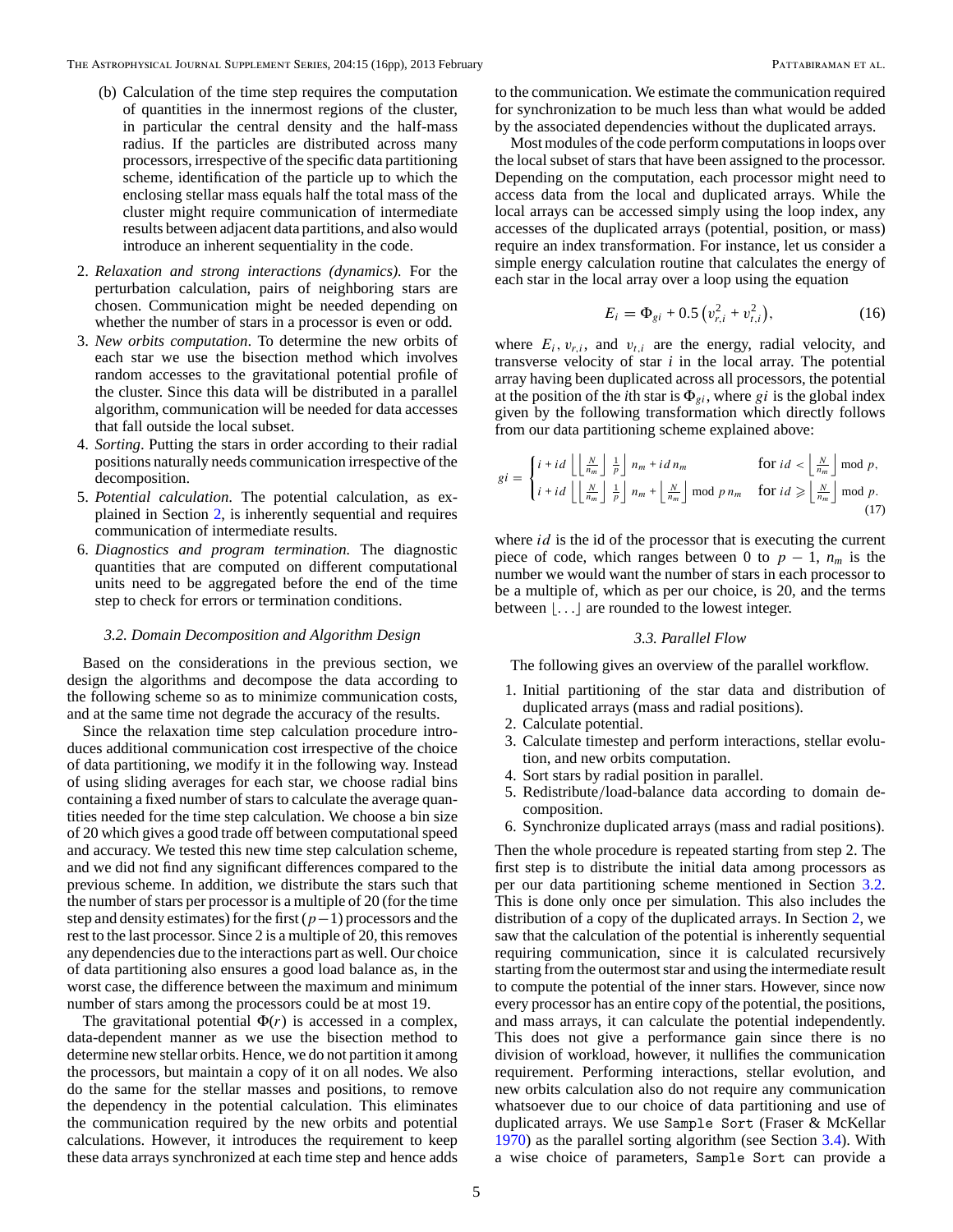<span id="page-5-0"></span>near-equal distribution of particles among processors. However, since we require the data to be partitioned in a very specific way, following the sort, we employ a redistribution*/*loadbalancing phase to redistribute the sorted data as per our chosen domain decomposition. Sorting and redistribution are steps that naturally require the most communication. Before the beginning of the next time step, we synchronize the duplicated arrays on all processors which requires message passing. Some non-trivial communication is also required at various places in the code to collect and synchronize diagnostic values.

# *3.4. Sorting*

The input to a parallel sorting algorithm consists of a set of data elements (properties of *N* stars in our case), each having a key (radial positions in our case) based on which the data need to be sorted. An efficient parallel sorting algorithm should collectively sort data owned by individual processors in such a way that their utilization is maximum, and at the same time the cost of redistribution of data across processors is kept to a minimum. In order to implement a parallel sorting algorithm, there are a wide array of solutions to consider. Each of these solutions caters to a parallel application and*/*or in some cases a particular machine architecture*/*platform. In general, a parallel programmer should consider many different design decisions with careful consideration of the application characteristics. The proper assessment of application knowledge often can suggest which initial distributions of data among processors are likely to occur, allowing the programmer to implement a sorting algorithm that works effectively for that application.

The importance of load balance is also immense since the application's execution time is typically bound by the local execution time of the most overloaded processor. Since our choice of domain decomposition requires a fairly good load balance, our sorting algorithm should ensure that the final distribution of keys among processors closely agrees with our decomposition. This is a challenge since during their evolution, dense star clusters have a very strong density contrast, and stars are very unevenly distributed radially with a substantial number of stars in the high density core, and the rest in the extremely low density halo. A good parallel sorting algorithm for our application should be able to judge the distribution of keys so as to deliver almost equal amount of data in each processor at the end of the sorting phase.

Sample Sort is a splitter-based parallel sorting algorithm that performs a load balanced splitting of the data by sampling the global key set. This sampling helps judge the initial distribution of keys and accordingly perform the sort, hence resulting in a near-equal distribution of data among processors. Given *N* data elements distributed across *p* processors, Sample Sort consists of five phases, shown in Figure [2.](#page-6-0)

- 1. *Sort local data.* Each processor has a contiguous block of data in accordance with our data partition (close to *N/p* in number, see Section [3.2\)](#page-4-0). Each processor, in parallel, sorts this local block using sequential Quicksort.
- 2. *Sampling.* All *p* processors, in parallel, uniformly sample *s* keys to form a representative sample of the locally sorted block of data. These set of *p* samples, of size *s* from each processor, are collected on one designated processor. This aggregated array of samples represents the distribution of the entire set of keys.
- 3. *Splitter selection.* The combined sample key array is sorted, and keys at indices  $s, 2s, 3s, ..., (p-1)s$  are selected as splitters and are broadcasted to all processors.
- 4. *Exchange partitions*. The positions of the  $(p 1)$  splitter points in the local array are determined by each processor using binary search; this splits the local array into *p* partitions. In parallel, each processor retains the *i*th partition and sends the *j*th partition to the *j*th processor, i.e., each processor keeps one partition and distributes  $(p - 1)$ partitions. At the same time it receives one partition from every other processor. This might not be true always, particularly in cases of a poor choice of sample size *s*, some splitter points might lie outside the local data array and hence some processors might not send data to all  $(p - 1)$ processors but only a subset of them. However, for the current discussion we will assume a good choice of sample size is made.
- 5. *Merge partitions.* Each processor, in parallel, merges its *p* partitions into a single list and sorts it.

One chooses a value for the sample size *s* so as to sample the distribution of keys accurately, and hence this parameter varies depending on the distribution of keys as well the data size *N*. More comments on the choice of sample size can be found in Li et al. [\(1993\)](#page-15-0).

Let us now try to derive the time complexity of Sample Sort. We assume a hypercube parallel architecture with cut-through routing, a message routing mechanism in which nodes immediately forward messages to subsequent ones as they arrive<sup>4</sup>. The local sort (Phase 1) requires  $\mathcal{O}((N/p) \log(N/p))$  since there are close to *N/p* keys per processor. The selection of *s* sample keys (Phase 2, part 1) requires  $\mathcal{O}(s)$  time. Collecting *s* keys from *p* processors on to one of the processors (Phase 2, part 2) is a single-node gather operation for which the time required is  $\mathcal{O}(sp)$ . The time to sort these *sp* samples is  $\mathcal{O}((sp) \log(sp))$ , and the time to select  $(p - 1)$  splitters (Phase 3, part 1) is  $\mathcal{O}(p)$ . The splitters are sent to all the other processors (Phase 3, part 2) using an one-to-all broadcast which takes  $O(p \log p)$ time. To place the splitters in the local array (Phase 4, part 1) using binary search takes  $\mathcal{O}(p \log(N/p))$ . The all-to-all communication that follows (Phase 4, part 2) costs a worst case time of  $O(N/p) + O(p \log p)$ . The final step that merges and sorts the partitions would cost  $\mathcal{O}((N/p) \log(N/p))$  time. So the time complexity of the entire algorithm becomes

$$
\mathcal{O}\left(\frac{N}{p}\log\frac{N}{p}\right) + \mathcal{O}((sp)\log(sp))
$$
  
+  $\mathcal{O}\left(p\log\frac{N}{p}\right) + \mathcal{O}(N/p) + \mathcal{O}(p\log p).$  (18)

# *3.5. Data Redistribution*

In theory, with a good choice of sample size, Sample Sort guarantees to distribute the particles evenly among processors within a factor of two (Li et al. [1993\)](#page-15-0). However, we would like to partition the data in such a way that each processor has close to *N/p* elements, and at the same time being multiple of 20. Since the final distribution of data among processors after Sample Sort is not deterministic, we include an additional communication phase to ensure the required domain decomposition is maintained.

We first calculate the global splitter points that would partition the entire data among processors as per our required data partitioning scheme. We then perform a parallel prefix reduction (*MPI Exscan*; see Section [3.7\)](#page-7-0), so each processor knows

This is faster than when the nodes wait until the entire message is received and stored before forwarding, also known as store-and-forward routing.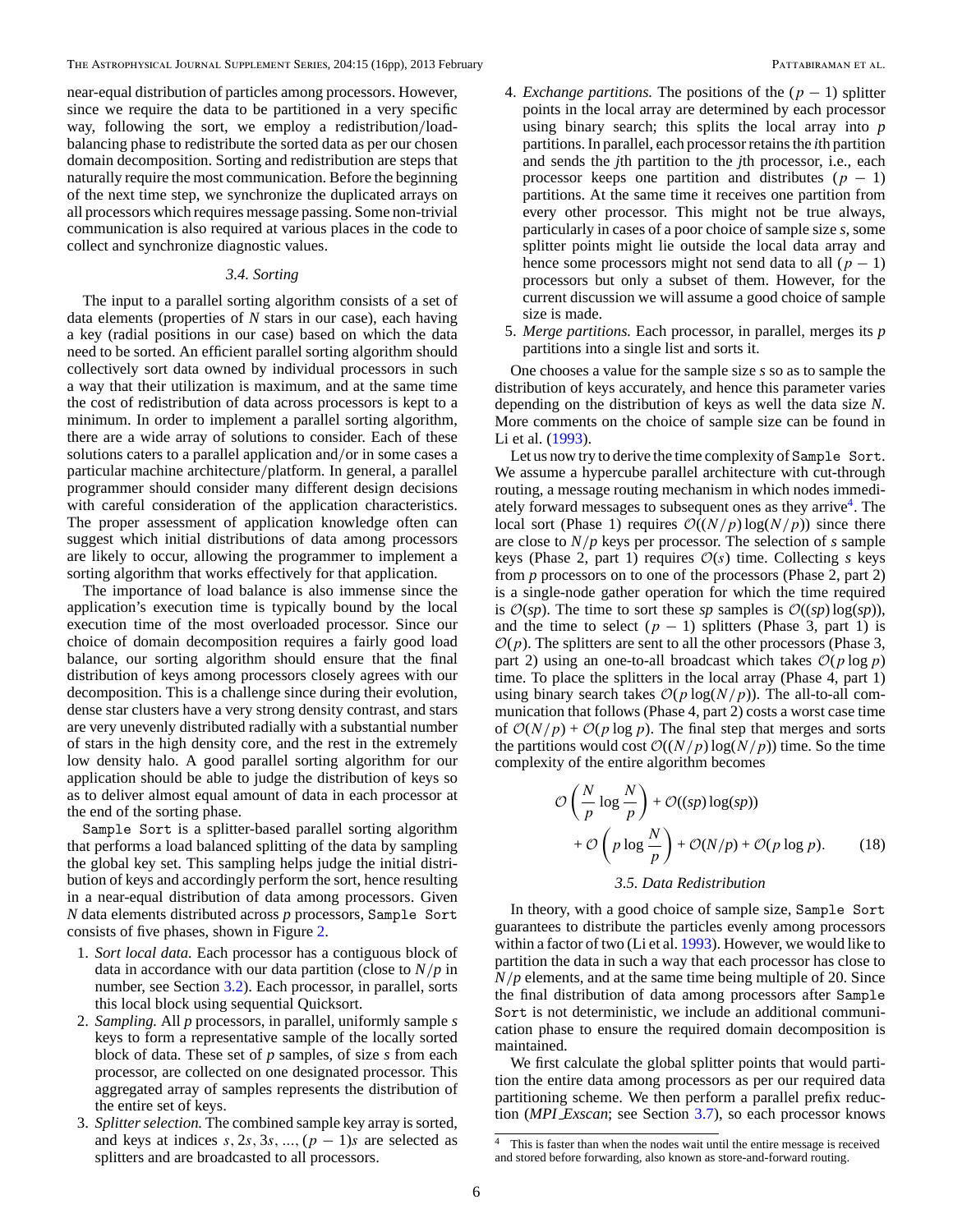<span id="page-6-0"></span>

**Figure 2.** Sample Sort algorithm. (A color version of this figure is available in the online journal.)

the cumulative number of stars that ended up in the processors before it. Using this, it can calculate the range of global indices corresponding to the list of stars it currently holds. Now, each processor checks if any of the global splitter points other than its own map on to its local array, and if they do, it marks the corresponding chunk of data to be sent to the respective processor. Then, we perform an all-to-all communication, after which the data on each processor is sorted by simply rearranging the received chunks.

Let us consider an example where there are four processors and they receive 100, 130, 140, and 80 stars, respectively, after the sorting phase. For a total of 450 stars to be divided among four processors, the expected distribution would be 120, 120, 100, and 110 stars, respectively, as per our scheme. The corresponding global splitter points would be 120, 240, and

340. By performing the prefix reduction on the received number of stars, processor 3, for instance, knows there are in total 230 stars in processors 1 and 2 put together. Since it received 140 stars after sorting, it also calculates that it has stars with indices between 231 and 370. Now, two global splitter points, i.e., 240 and 340 of processors 2 and 4 lie within this index range, and hence the corresponding stars, i.e., 231–240 and 341–370 need to be sent to processors 2 and 4, respectively. These data chunks are exchanged by performing an all-to-all communication, followed by a rearrangement if required.

### *3.6. Parallel Random Number Generation*

The accuracy of results of a parallel MC code depends in general on both the quality of the pseudo-random number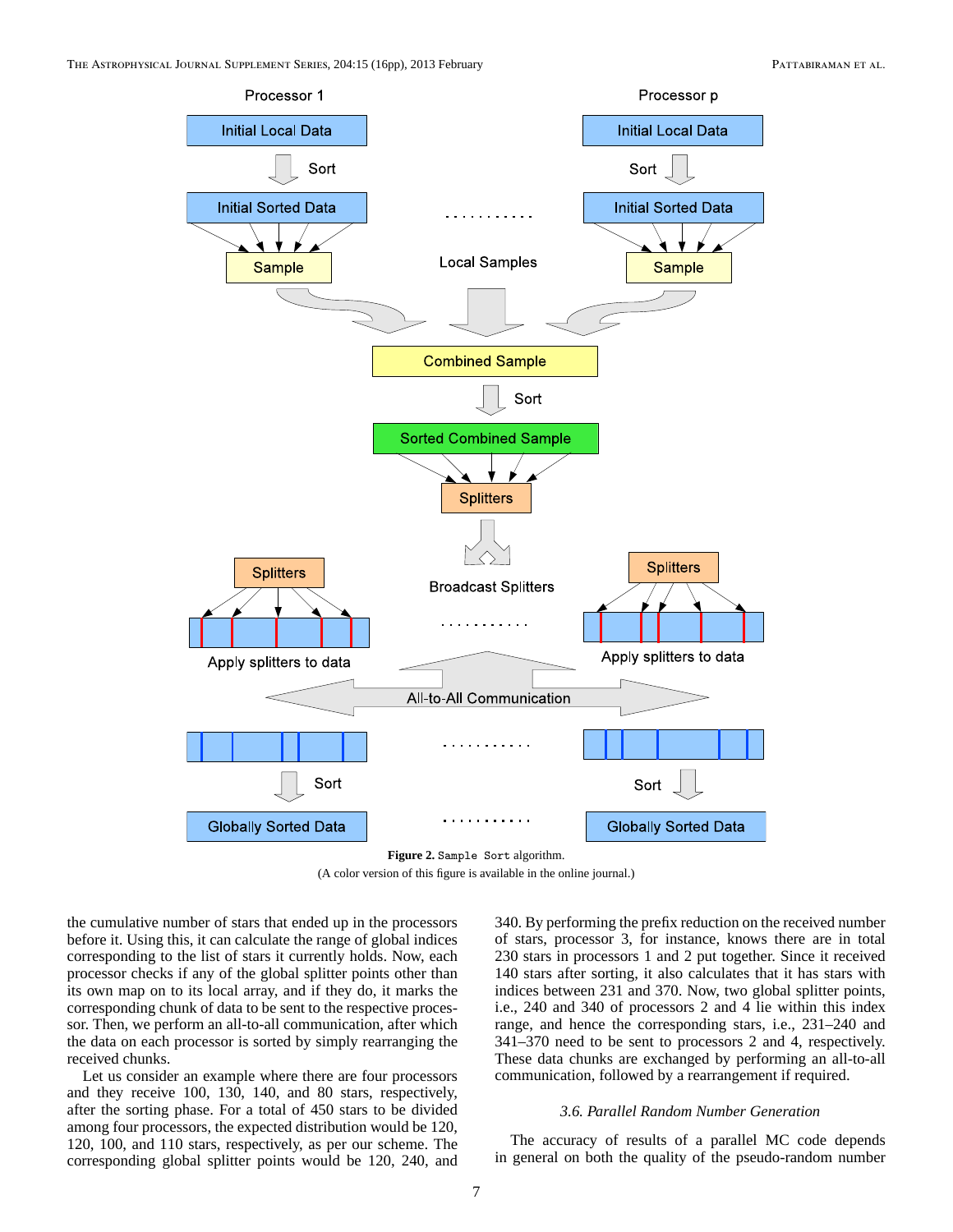<span id="page-7-0"></span>generators (PRNGs) used and the approach adopted to generate them in parallel. In our case we need to sample events with very low probability, such as physical collisions between stars or binary interactions, which makes it necessary for the generated random numbers to be distributed very evenly. More specifically, given  $N_r$  random numbers uniformly distributed in the interval (0*,* 1), it would be preferable to have one random number in each sub-interval of size 1*/Nr*. A special class of random number generators for which this property holds in even higher dimensions are the maximally equidistributed generators and we choose here the popular and fast combined Tausworthe linear feedback shift register (LFSR) PRNG in L'Ecuyer [\(1999\)](#page-15-0).

PRNGs use a set of state variables which are used to calculate random numbers. Every time a random number is generated, the values of these states are updated. A PRNG can be initialized to an arbitrary starting state using a random seed. When initialized with the same seed, a PRNG will always produce the same exact sequence. The maximum length of the sequence before it begins to repeat is called the period of the PRNG. The combined Tausworthe LFSR PRNG we are using here has a period of  $\approx 2^{113}$ (L'Ecuyer [1999\)](#page-15-0).

While generating random numbers in parallel, special care has to be taken to ensure statistical independence of the results calculated on each processor. For instance, to implement a parallel version, we could simply allocate separate state variables for the PRNGs on each processor and initialize them with a different random seed. However, choosing different seeds does not guarantee statistical independence between these streams.

An efficient way to produce multiple statistically independent streams is to divide a single random sequence into subsequences, with their starting states calculated using jump functions (Collins [2008\)](#page-15-0). Taking a starting seed and a jump displacement, *D*, as inputs, jump functions can very quickly generate the *D*th state of the random sequence. We use this method to generate multiple starting states, one for each processor, by repeatedly applying the jump function and saving intermediate results. The jump displacement is chosen as the maximum number of random numbers each processor might require for the entire simulation while still providing for a sufficiently large number of streams. Based on that we choose  $D = 2^{80}$ .

### *3.7. Implementation*

CMC is written in C, with some parts in Fortran. We use the Message Passing Interface (MPI) library (Lusk et al. [1996\)](#page-15-0) to handle communication. The MPI standard is highly portable to different parallel architectures, and available on practically every supercomputing platform in use today. The most common MPI communication calls (see Gropp et al. [1994](#page-15-0) for a detailed description) used in our code are as follows.

1. *MPI Allreduce/MPI Reduce*

MPI\_Reduce combines the elements of a distributed array by cumulatively applying a user specified operation as to reduce the array to a single value. For instance, when the operation is addition then the resulting value is the sum of all elements. MPI\_Allreduce is MPI\_Reduce with the difference that the result is distributed to all processors. The call is used in the following parts of the code.

(a) *Diagnostics and program termination*. Accumulating diagnostic quantities such as the half-mass radius, *rh*, and the core radius, *rc*.

- (b) *Time step calculation*. To find the minimum time step of all stars across processors.
- (c) *Sorting and data redistribution*. Since stars are created and lost throughout the simulation, *N* is not a constant and changes during a time step. It is calculated during the sorting step by summing up the local number of stars on each processor.

## 2. *MPI Allgather/MPI Gather*

In MPI\_Gather each process sends the contents of its local array to the root, or master, process, which then concatenates all received arrays into one. In MPI\_Allgather this concatenated array is distributed to all nodes. The calls are used in the following parts of the code.

- (a) Synchronization of duplicated arrays, i.e., Φ(*r*) and the stellar masses.
- (b) Sorting and data redistribution. To gather samples contributed by all processors on to a single node. See Section [3.4](#page-5-0) for details.
- 3. *MPI Alltoall*

In MPI\_Alltoall the send and receive array is divided equally into *p* sub-arrays, where *p* is the number of processors. The position of each sub-array within the send or receive array determines to or from which processor the data are sent or received, respectively. MPI\_Alltoall is only used in "Sorting and data redistribution." See Section [3.4](#page-5-0) for details.

4. *MPI Bcast*

In MPI\_Bcast an array is sent from the root, or master, node to all other processes.

Used in "Sorting and data redistribution" to communicate the new splitter points from a single specified processor to all other.

5. *MPI Scan/MPI Exscan*

MPI Scan essentially carries out a reduction as in MPI\_Allreduce except that processor *i* receives the result of the reduction over the data of processors 0 to *i*. In MPI\_Exscan the data are reduced over processors 0 to *i*–1. MPI\_Scan*/*Exscan is used in *Sorting and data redistribution*. See Section [3.5](#page-5-0) for details.

We also use a number of optimizations for the MPI communication calls. Some examples include using MPI derived datatypes for data packing and sending, and combining multiple parallel reduction calls for the diagnostic quantities by packing all the data into a single buffer and performing the reduction together using a single call which is more efficient. However, the overlapping of communication calls with computation we did not explore so far, but intend to do so in the future.

### 4. RESULTS

All our test calculations were carried out on Hopper, a Cray  $XE6$  supercomputer at NERSC<sup>5</sup> that has a peak performance of 1.28 Petaflops, 153,216 processor cores for running scientific applications, 212 TB of memory, and 2 Petabytes of online disk storage.

### *4.1. Accuracy and Reproducibility*

In the parallel version, since we use several different random sequences within one simulation, the way random numbers are assigned to stars is different from the serial version. This

<sup>5</sup> <http://www.nersc.gov/>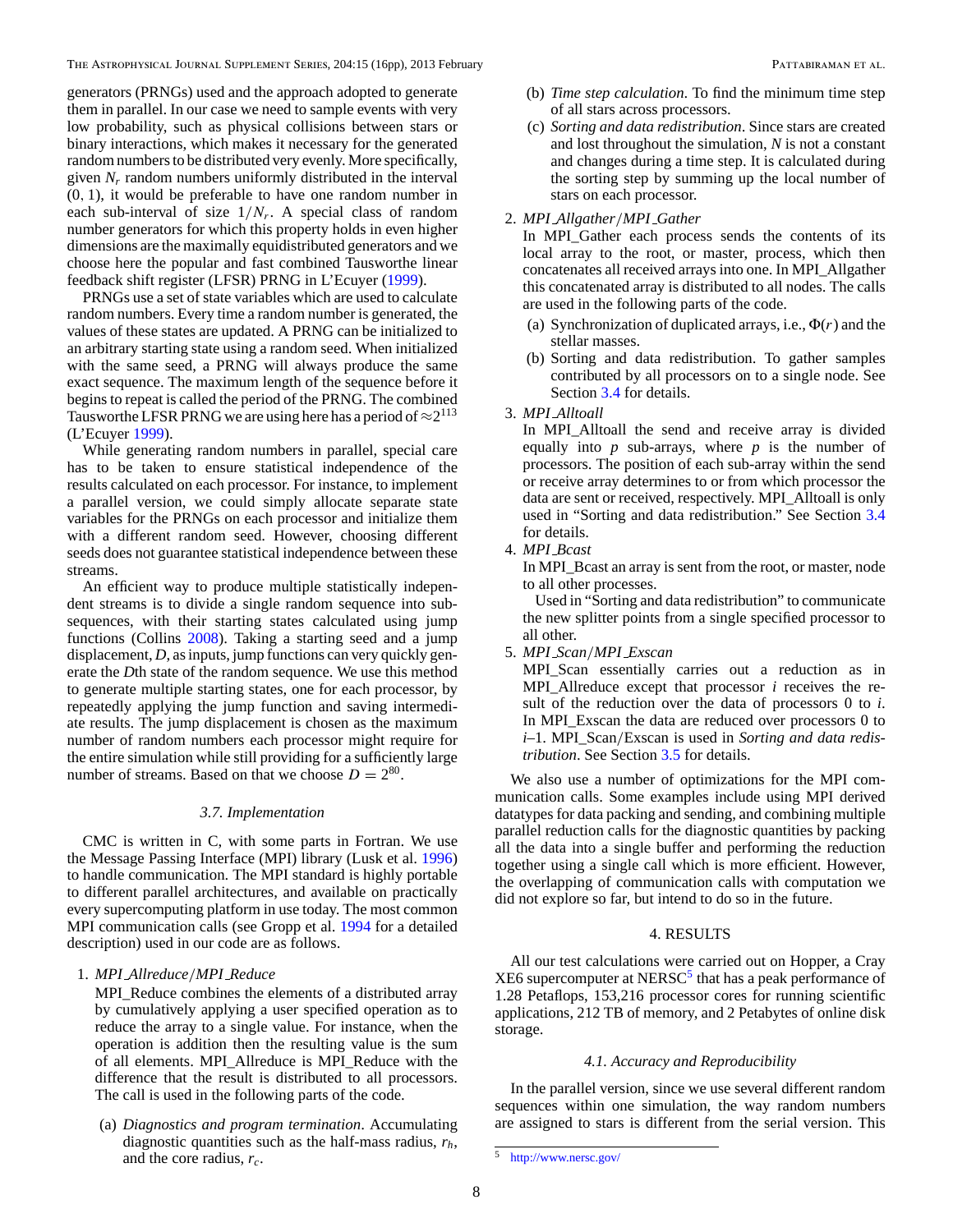<span id="page-8-0"></span>

**Figure 3.** Evolution of the density profile at various times during core collapse for the  $N = 10<sup>7</sup>$  run. The dashed line shows the slope of the expected power-law density profile (Heggie & Stevenson [1988;](#page-15-0) Cohn [1980\)](#page-15-0).

would introduce in a problem of inconsistency in the results between serial and parallel runs, leaving us with no simple way to verify the correctness of the results of our parallel version. We tackle this problem by changing the serial version such that it uses the same mapping of random number *streams* to stars as followed in the parallel version. This emulation allows us to compare the results of the parallel version with that of the serial version. However, note that parallel runs with different numbers of processors will result in a different mapping of streams to stars, making a separate serial run necessary to compare results for each case.

We ran test simulations for 50 time steps with the parallel and serial versions, using or emulating up to a few processors, respectively. Initially, the clusters had  $N = 10^5$ ,  $10^6$ , and  $10^7$ stars with positions and velocities distributed according to a Plummer model. By comparing the positions and masses of every star in the cluster at the end of the simulations, we found that the parallel and corresponding serial results were matching accurately down to the last significant digit (all variables are in double precision). We also compared a few diagnostic quantities, such as the core radius, and core density, and they were matching as well, except for the last four significant digits. This slight loss in accuracy is due to the *MPI Reduce* calls, which perform cumulative operations (sum, max, min, etc.) on data distributed among the processors. This introduces different round-off errors since one does not have control over the order in which the data aggregation is done.

### *4.2. Comparison to Theoretical Predictions*

In order to verify that our code reproduces well-known theoretical results, we calculate the evolution of single-mass Plummer spheres (Binney & Tremaine [2008\)](#page-15-0) until core collapse (without any binaries or stellar evolution). With  $10^5$ ,  $10^6$ , and  $10<sup>7</sup>$  stars, this is the first time that collisional *N*-body simulations covering three orders of magnitude up to  $N = 10^7$  stars have been carried out. We used 128, 256, and 1024 processors for these runs, respectively, which deliver peak performance for the three cases (see Section [4.3\)](#page-9-0). The wall clock runtimes for these simulations were 11.4 minutes, 1.17 hr, and 12.8 hr, respectively.

One remarkable property realized early on is that the cluster evolution proceeds asymptotically in a self-similar fashion, that is, the cluster density profiles differ only in scale and normalization at late times (e.g., Cohn [1980;](#page-15-0) Binney & Tremaine [2008\)](#page-15-0). This can be clearly seen in Figure [4,](#page-9-0) where we plot the density profile of the cluster with  $N = 10<sup>7</sup>$  at various times during its evolution to core collapse. For each profile we observe a well-defined core and a power-law density profile,  $\rho \propto r^{-\beta}$ , with  $\beta \approx 2.3$ . This is only slightly larger than the value  $\beta = 2.23$ usually quoted in the literature (first obtained by Cohn [1980\)](#page-15-0). The slight discrepancy, however, arises probably because the density profiles in Figure 3 were taken at a time when core collapse has not yet proceeded far enough.

Figure [4](#page-9-0) shows the evolution of the core radius,  $r_c(t)/r_h(t)$ , as well as the core density,  $\rho_c(t)$ , for the models with  $N = 10^5, 10^6$ , and  $10<sup>7</sup>$  stars. We use the notation  $r_c$  for the density-weighted core radius (Casertano & Hut  $1985$ ) and  $\rho_c$  for the core density, defined as

$$
\rho_c = \frac{\sum_i [\rho_i]^2}{\sum_i \rho_i},\tag{19}
$$

where  $\rho_i$  is the sixth-order density estimator around the *i*th star (Casertano & Hut [1985\)](#page-15-0). The core density  $\rho_c$  is expressed in units of  $M_c r_{\text{vir}}^{-3}$ , where  $M_c$  is the total cluster mass and  $r_{\text{vir}}$ is the virial radius, defined as  $GM_c^2/(2E_0)$  with  $E_0$  the initial total gravitational energy of the cluster and *G* the constant of gravity. One can immediately see that all three clusters reach core collapse at similar times, with  $t = t_{\rm cc} \approx 17.4t_{\rm rh}$ , 16*.*7 $t_{\rm rh}$ , and 16*.*6 *t*rh, respectively, where *t*rh is the initial half-mass relaxation time defined as (Spitzer [1987\)](#page-15-0)

$$
t_{rh} = \frac{0.138N}{\ln(\gamma N)} \left(\frac{r_h^3}{GM}\right)^{1/2}.
$$
 (20)

with  $\gamma$  in the Coulomb logarithm chosen to be 0.1. Thus, the core-collapse times are not only in very good agreement with previously published results that all lie between 15 and 18 *t*rh (see, e.g., Freitag & Benz [2001](#page-15-0) for an overview), but also confirm that our code can reproduce the scaling of  $t_{cc}$  with  $t_{rh}$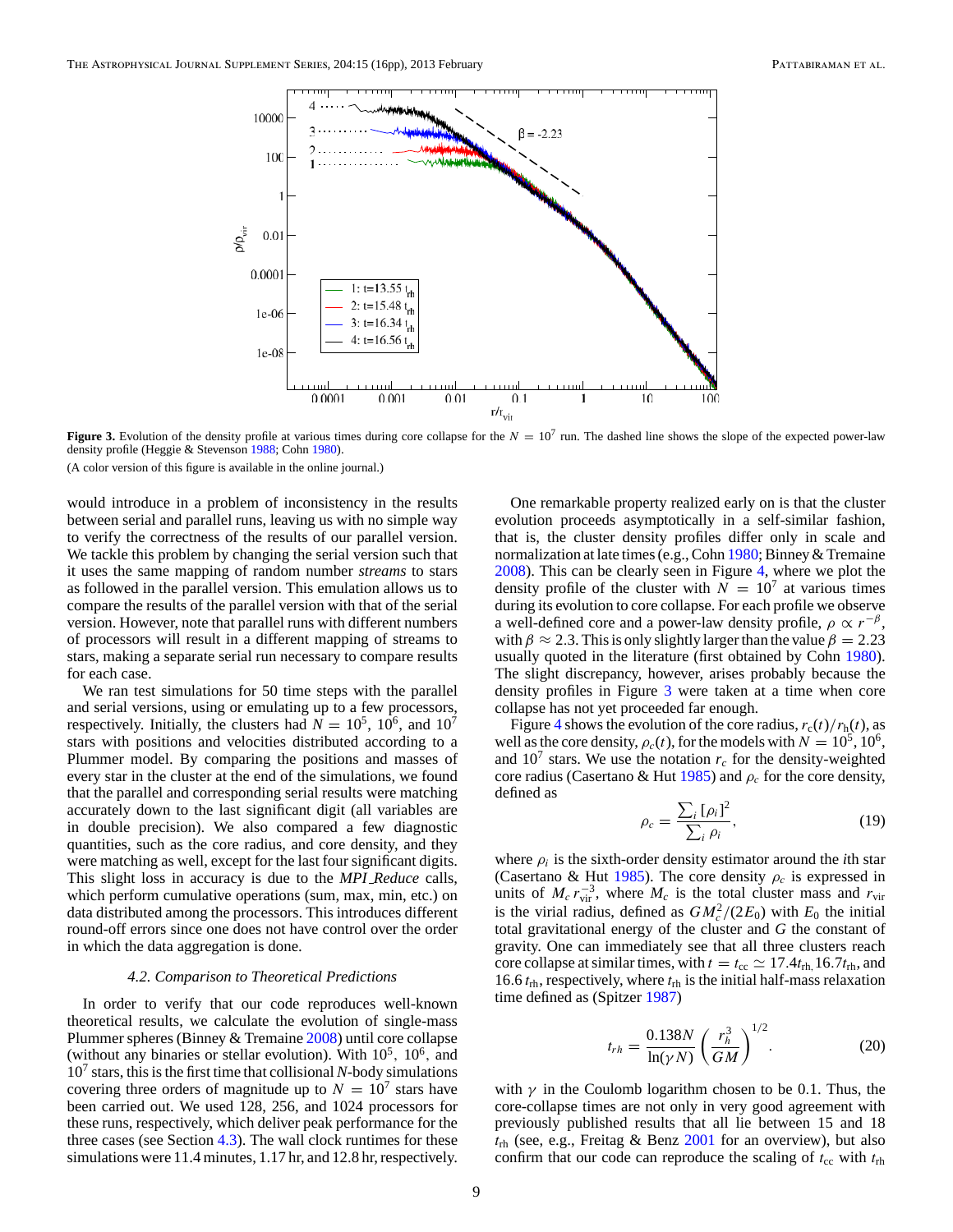<span id="page-9-0"></span>

**Figure 4.** Evolution of an isolated Plummer model showing the ratio of core radius to half-mass radius, *r*c*/r*<sup>h</sup> (top), and the core density, *ρc* (bottom). Time is in initial half-mass relaxation times. The various lines represent different particle numbers,  $N = 10^5$  (dashed),  $10^6$  (dotted),  $10^7$  (solid). (A color version of this figure is available in the online journal.)



**Figure 5.** Core density as a function of  $r_c/r_{\text{vir}}$ . The density is expressed in units of  $\rho_{\text{vir}} = M_c r_{\text{vir}}^{-3}$ . The dashed line shows the power-law slope expected for a cluster close to core collapse based on the self-similarity of the cluster evolution in that regime (see, e.g., Binney & Tremaine [2008\)](#page-15-0). In our simulation this regime appears to be reached for  $r_c/r_{vir} \leq 3 \times 10^{-4}$ , and a power-law fit to the core density in this range results in a slope of  $-2.24$ .

within  $\approx$ 10% over three orders of magnitude in *N*. The scaling behavior becomes even better, with deviations *<*1%, if only the runs with  $N \geq 10^6$  are considered. The larger deviation in  $t_{\rm cc}$  between the  $N = 10^5$  run and the other two are probably because of the larger stochastic variations in low *N* runs.

Another consequence of the self-similarity of the cluster evolution to core collapse is that  $-\beta \sim \log(\rho_c(t))/\log(r_c(t))$ (Binney & Tremaine [2008\)](#page-15-0), which means that the decrease in  $r_c$  leads to an increase in  $\rho_c$  at a rate that is related to the shape of the density profile. Indeed, from Figure 4 one can see that the shape of  $\rho_c(t)$  mirrors the shape of  $r_c(t)$  as expected. Even more so, from Figure 5, we find that the powerlaw slope of  $\rho_c(r_c)$  becomes  $\beta = -2.24$  close to core collapse  $(r_c/r_{\text{vir}} < 3 \times 10^{-4})$ , which is in excellent agreement with the corresponding  $\beta = -2.23$  found by Cohn [\(1980\)](#page-15-0). It is worth noting that  $\beta$  slowly changes with  $r_c$ , increasing from around  $\beta = -2.5$  and eventually converging to  $\beta = -2.24$ , which is also reflected in the power-law slopes of the density profiles we obtain from our simulations for increasing times (Figure [3\)](#page-8-0).

Apart from the self-similar behavior, we also find that there is very little mass loss  $(\leq 1\%)$ , and hence very little energy is carried away by escaping stars, in agreement with theoretical expectations (e.g., Lightman & Shapiro [1978\)](#page-15-0). Finally, we find that our code conserves total energy to better than 0*.*04% throughout the entire simulation.

#### *4.3. Performance Analysis*

We tested our parallel code for three cluster models with  $N = 10^5$ , 10<sup>6</sup>, and 10<sup>7</sup> stars, with an initial Plummer density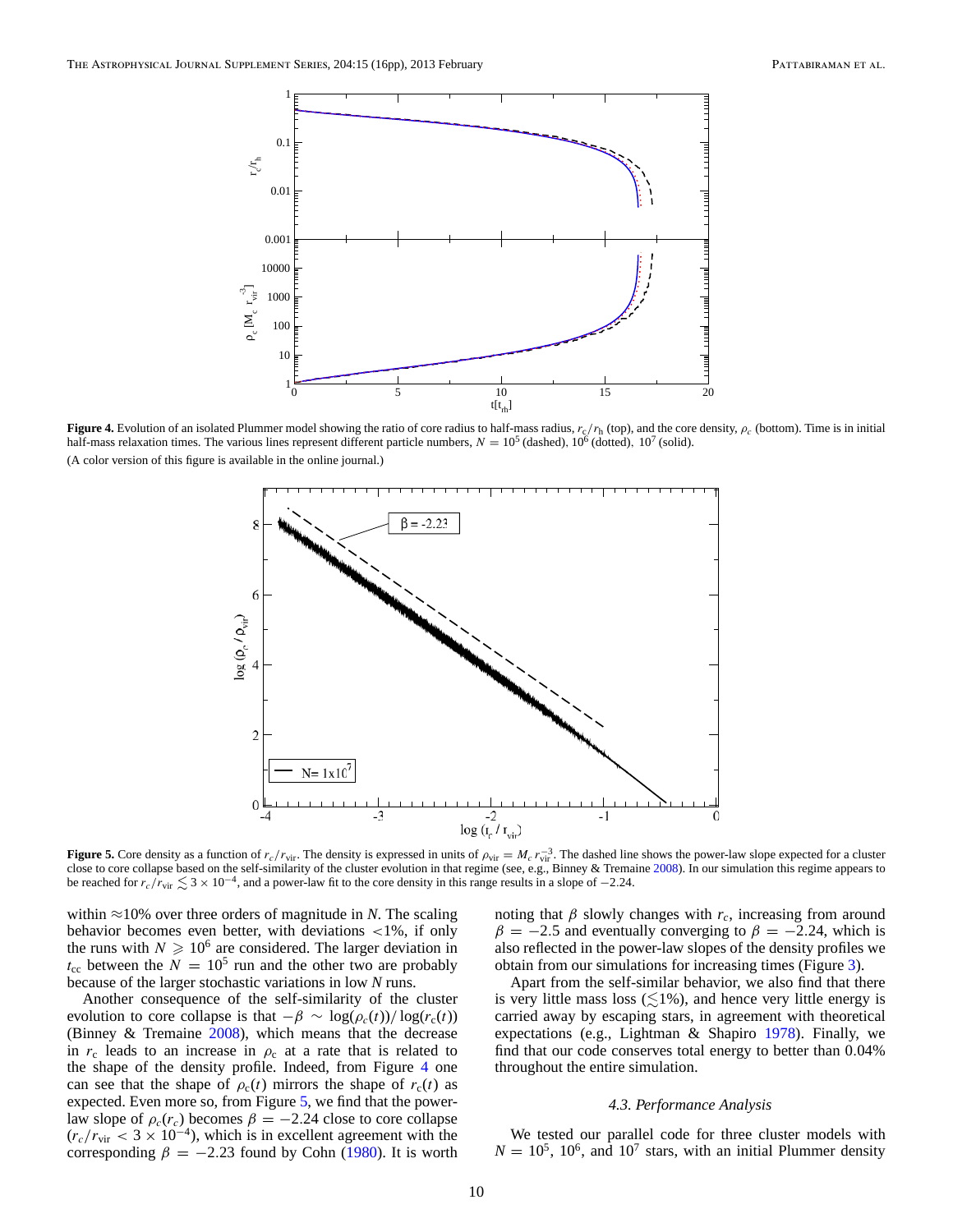

**Figure 6.** Scaling of the wall clock time with the number of processors, p, for a parallel simulation of up to 50 time steps. The various lines represent different particle numbers (see the legend). We observe a near-linear scaling for up to 64 processors.



**Figure 7.** Speedup of our parallel code as a function of the number of processors, p. The various lines represent different particle numbers (see the legend). The straight line represents the ideal speedup, which is the case when the speedup equals *p*. We observe that for all three cases, the speedup closely follows the ideal speedup line for up to 64 processors.

(A color version of this figure is available in the online journal.)

profile. We used 1–1024 processors and measured the total time taken, and time taken by various parts of the code for up to 50 time steps. For the sample size *s* in the Sample Sort algorithm, we chose 128, 256, and 1024, respectively, for the three *N* values.

The timing results are shown in Figure 6 and a corresponding plot of the speedups in Figure 7. These results do not include the time taken for initialization. We can see that the speedup is nearly linear up to 64 processors for all three runs, after which there is a gradual decrease followed by saturation. For the  $N = 10^5$  and  $10<sup>6</sup>$  case, we also note a dip after the saturation, also expected for the  $N = 10<sup>7</sup>$  case for a larger number of processors than we consider here. We also see that the number of processors for which the speedup peaks is different for each value of *N*, and

gradually *increases* with *N*. The peak is seen at 256 processors for the  $N = 10^5$  run, somewhere between 256 and 512 for the  $N = 10^6$  run, and 1024 for the  $N = 10^7$  run. The maximum speedups observed are around  $60\times$ ,  $100\times$ , and  $220\times$  for the three cases, respectively.

Figure [8](#page-11-0) shows the scaling of the time taken by various modules of our code for the  $N = 10^6$  run. One can observe that the dynamics, stellar evolution, and orbit calculation modules achieve perfectly linear scaling. The ones that do not scale as well are *sorting* and the "rest," which includes *diagnostics*, *potential calculation*, and *time step calculation*. As the number of processors increase, the linear scaling of the former three parts of the code reduces their time to very small values, in turn letting the parts that do not scale well dominate the runtime. This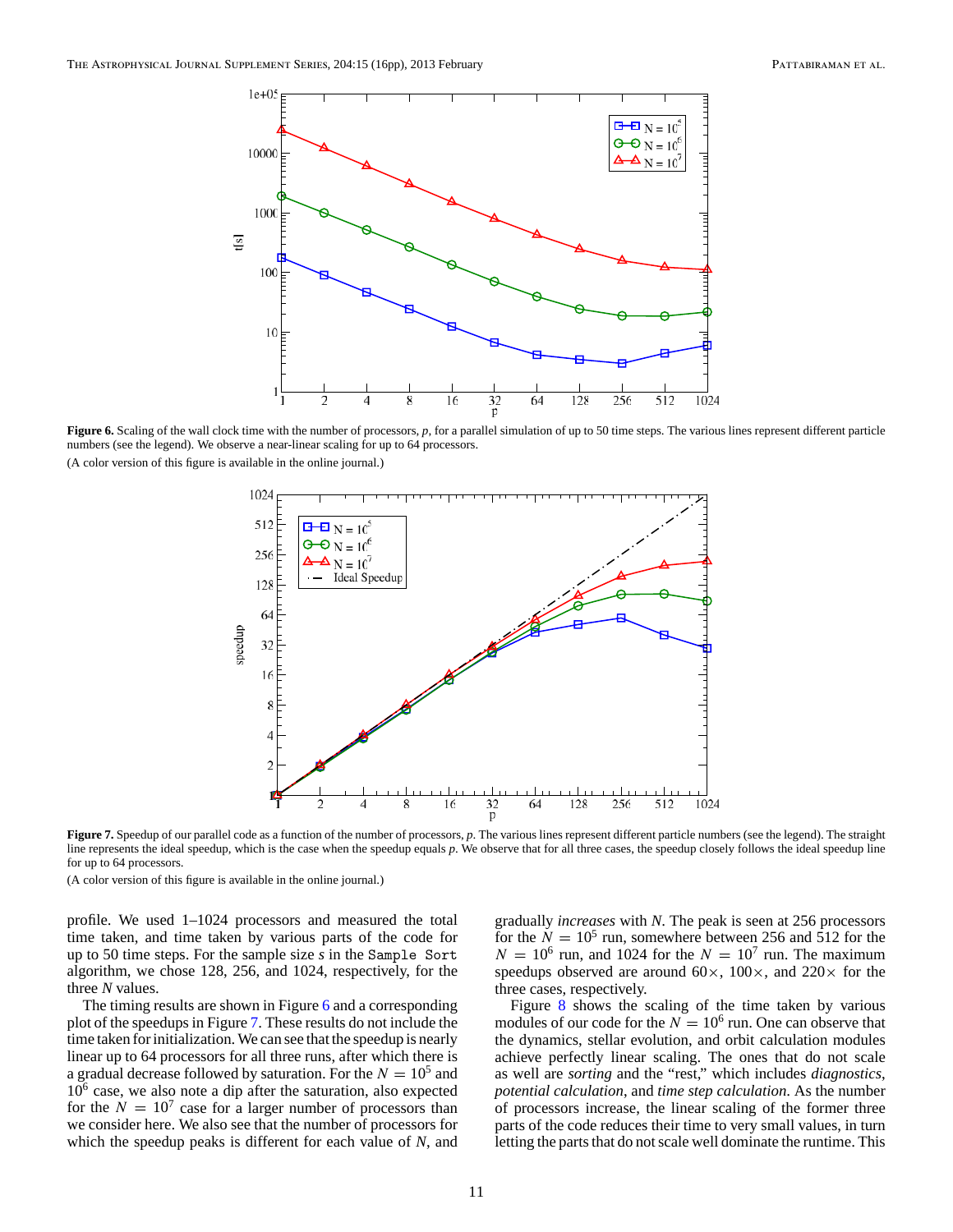<span id="page-11-0"></span>

**Figure 8.** Time taken by the various parts of the code for a parallel run with  $N = 10^6$  stars. The various lines represent the different modules of the algorithm (see the legend). The module denoted by "Rest" is the cumulative time taken by *diagnostics*, *potential calculation*, and *time step calculation* steps. One can observe that the *dynamics*, *stellar evolution*, and *new orbits computation* modules scale linearly whereas the other two exhibit relatively poor scaling beyond 64 processors. (A color version of this figure is available in the online journal.)



Figure 9. Time taken by the *sorting* routine of the parallel code plotted against the theoretical time complexity of Sample Sort based on Equation [\(18\)](#page-5-0) for various values of *N*. Appropriate proportionality constants were used based on the data size transported during the all-to-all communication phase of Sample Sort (see Section [3.4\)](#page-5-0).

is the reason for the trend observed in the total execution time and speedup plots. We can also particularly see that the time taken by *sorting* starts to increase after reaching a minimum, and this explains a similar observation in the previous plots as well.

Figure 9 shows the experimental timing results of our *sorting* step for the three *N* values plotted against the theoretical values calculated using Equation [\(18\)](#page-5-0). Since the entire star data are communicated during the all-to-all communication phase of the sort and not just the keys, and a data size of a single star is 46 times greater than that of a single key in our code, we multiply the  $O(N/p)$  term of Equation [\(18\)](#page-5-0) with a proportionality constant of 46. We see that for all three cases, the expected time linearly decreases, reaching a minimum after which it increases. This implies that for every data size, there is a threshold for the number of processors that would achieve

optimal performance beyond which it will worsen. The main reason is that, as the number of processors increases, smaller amounts of data are distributed across many processors, which makes the communication overhead dominant. In addition, the number of samples to be accumulated and sorted on a single node (Phases 2 and 3 of Sample Sort; see Section [3.4\)](#page-5-0) increases with the number of processors, and hence this phase tends to become a bottleneck as well. From Figure 9, we also see that our implementation very closely follows the trend predicted by the theoretical complexity formula. In addition, the number of processors at which maximum performance is attained match fairly closely as well.

The other parts of the code that do not scale well include *diagnostics*, *potential calculation*, and *time step calculation*. The computation of diagnostics and program termination related quantities require a number of collective communication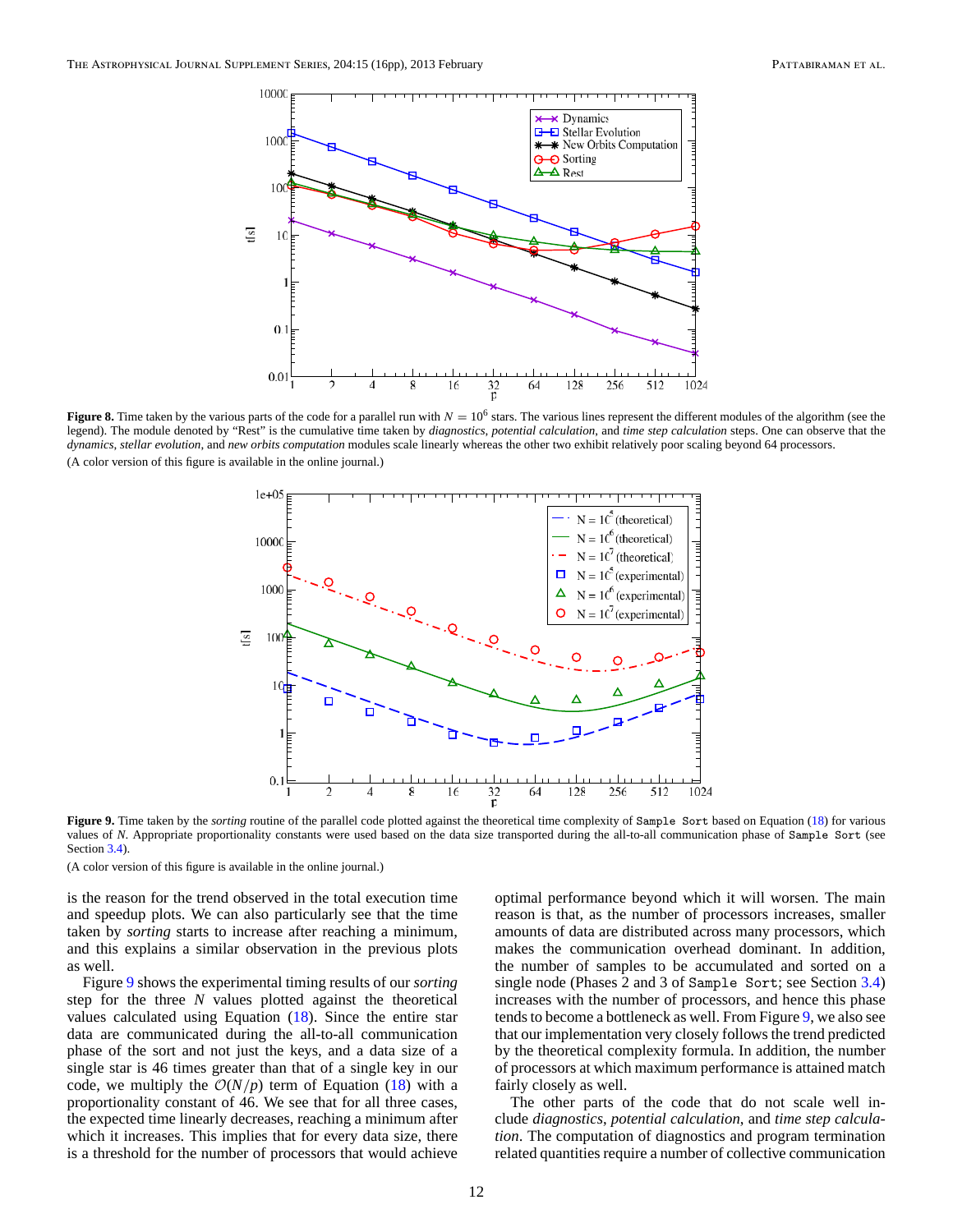<span id="page-12-0"></span>calls to aggregate data across processors, and this is difficult to parallelize efficiently. However, there might be potential to improve this scaling by interleaving the collective communication calls with computation. While the *time step calculation* is embarrassingly parallel and can be expected to scale well, the time taken for potential calculation would remain constant irrespective of the number of processors used since every processor computes the entire potential array, and has little scope for optimization. A thorough profiling of the poorly scaling parts is necessary in the future to identify the dominant among these bottlenecks, and prioritize optimization steps.

We noted earlier that the total execution time followed a very similar trend as *sorting*, however, the places at which the minimum execution time was observed are not the same, butshifted to the right. We can now infer this to be a result of the linearly scaling parts of the code pushing these points to the right until the relatively poorly scaling parts dominate the runtime.

# 5. CONCLUSIONS

We presented a new parallel code, CMC, for simulating collisional *N*-body systems with up to  $N \sim 10^7$ . In order to maintain a platform-independent implementation, we adopt the MPI library for communication. The parallelization scheme uses a domain decomposition that guarantees a near-equal distribution of data among processors to provide a good balance of workload among processors, and at the same time minimizes the communication requirements by various modules of the code. Our code is based on the Hénon MC method, with algorithmic modifications including a parallel random number generation scheme, and a parallel sorting algorithm. We presented the first collisional *N*-body simulations of star clusters with *N* covering three orders of magnitude and reaching up to  $N = 10<sup>7</sup>$ . The corecollapse times obtained in our simulations are in good agreement with previous studies, providing basic validation of our code. We also tested our implementation on 1–1024 processors. The code scales linearly up to 64 processors for all cases considered, after which it saturates, which we find to be characteristic of the parallel sorting algorithm. The overall performance of the parallelization is impressive, delivering maximum speedups of up to  $220 \times$  for  $N = 10^7$ .

Interesting future lines of work may include reducing the communication overhead by overlapping communication with computation. In addition to the distributed memory parallel version, CMC has also an optional feature that accelerates parts of the algorithm using a general purpose GPU, described in the Appendix. An important next step toward reaching even higher *N* values is the development of a hybrid code which can run on heterogeneous distributed architectures with GPUs. With progress along these lines, we may be able to reach the domain of galactic nuclei for the first time. Many galactic nuclei contain massive, dense star clusters, so-called nuclear star clusters, which are thought to be significantly linked to the evolution of their host galaxies (e.g., Böker  $2010$ ), and their properties might still reflect to some extent the details of the formation of the galaxy (Merritt [2010\)](#page-15-0). In addition, with their much larger masses and escape velocities, galactic nuclei are likely to retain many more stellar-mass black holes than globular clusters, and, thus, might significantly contribute to the black hole binary merger rate, as well as to the gravitational wave detection rate of advanced LIGO (Miller & Lauburg [2009\)](#page-15-0). Therefore, the study of galactic nuclei with a fully self-consistent dynamical code such as CMC has the potential to make strong predictions

for future gravitational wave detection missions, and might give further insights into the evolution of galaxies.

This work was supported by NASA Grant NNX09A036G to F.A.R. We also acknowledge partial support from NSF Grants PHY05-51164, CCF-0621443, OCI-0724599, CCF-0833131, CNS-0830927, IIS- 0905205, OCI-0956311, CCF-0938000, CCF-1043085, CCF-1029166, and OCI-1144061, and from DOE Grants DE-FC02-07ER25808, DE-FG02-08ER25848, DE-SC0001283, DE-SC0005309, and DE-SC0005340. This research used resources of the National Energy Research Scientific Computing Center, which is supported by the Office of Science of the U.S. Department of Energy under Contract No. DE-AC02-05CH11231.

### APPENDIX

#### GPU ACCELERATION OF THE ORBIT COMPUTATION

An optional feature of the CMC code is the GPU acceleration of the orbit computation that consists of finding  $r_{\text{min}}$  and  $r_{\text{max}}$ of each stellar orbit and sampling a new orbital position (see Section [2\)](#page-1-0). As we have shown, the time complexity of both parts is  $O(N \log N)$ , and the orbit and new position for each star can be determined independently from the other stars. This makes the orbit computation particularly well suited to being calculated on a GPU, not only because of the inherent parallelism of the algorithm, but also for the large number of memory accesses, which also scale as  $O(N \log N)$ , and, thus, allow us to take advantage of the fast GPU memory.

Based on the structure of the algorithm, our implementation assigns one thread on the GPU to do the computations for one star. This ensures minimal data dependency between the threads since the same set of operations is performed on different data, and makes the bisection method and rejection technique implementations naturally suited for Single Instruction, Multiple Data architectures, such as the GPU. In the following we describe the specific adaptations of the serial implementation of the algorithms to the GPU architecture and present performance results.

#### *A.1. Memory Access Optimization*

To harness the high computation power of the GPU, it is very essential to have a good understanding of its memory hierarchy in order to develop strategies that reduce memory access latency. The first step toward optimizing memory accesses is to ensure that memory transfer between the host and the GPU is kept to a minimum. Another important factor that needs to be considered is global memory coalescing in the GPU which could cause a great difference in performance. When a GPU kernel accesses global memory, all threads in groups of a half-warp access a bank of memory at the same time (Nvidia [2010\)](#page-15-0). Coalescing of memory accesses happens when data requested by these groups of threads are located in contiguous memory addresses, in which case they can be read in one (or very few number of) access(es). Hence, whether data are coalesced or not have a significant impact on an application's performance as it determines the degree of memory access parallelism. In CMC, the physical properties of each star are stored in a C structure, containing 46 double precision variables. The *N* stars are stored in an array of such C structures.

Figure [10](#page-13-0) gives a schematic representation of the data reorganization. At the top, the original data layout is shown, i.e., an array of structures. The kernels we parallelize only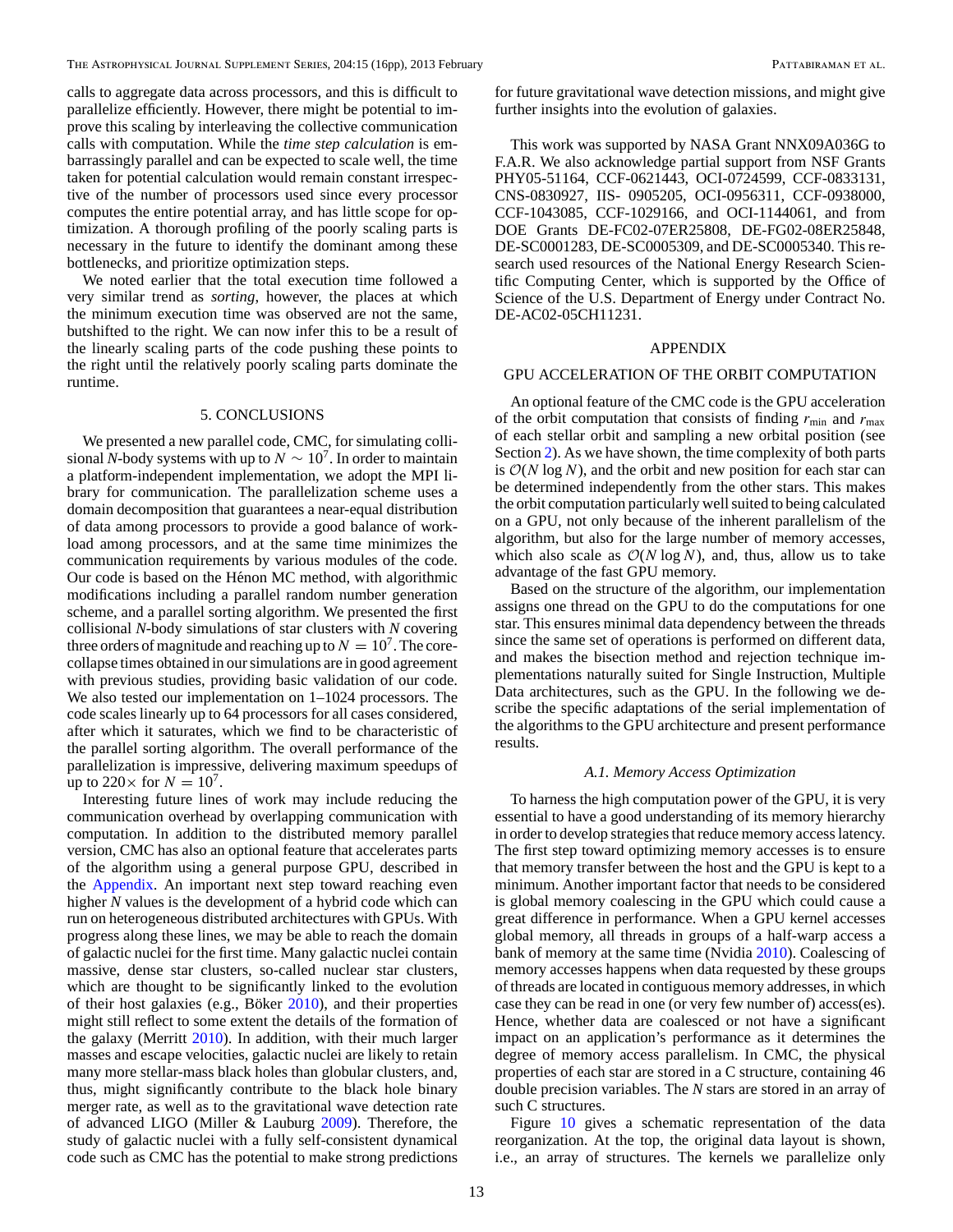<span id="page-13-0"></span>

Figure 10. Data coalescing strategy used to strip the original star data structure and pack into contiguous arrays before transferring them to the GPU. The original data layout is an array of structures (top), which is reorganized into fewer separated arrays (bottom) for the variables used in the new orbits computation. (A color version of this figure is available in the online journal.)

require 5 among the 46 variables present in the star structure: radial distance, *r*, mass *m*, energy, *E*, angular momentum, *J*, and potential at  $r$ ,  $\phi$ , which are shown in different color. To achieve coalesced memory accesses, we need to pack the data before transferring it to the GPU in a way that they would be stored in contiguous memory locations in the GPU global memory. A number of memory accesses involve the same set of properties for different stars being accessed together by these kernels since one thread works on the data of one star. Hence, we extract and pack these into separate, contiguous arrays, one for each property. This ensures that the memory accesses in the GPU will be mostly coalesced. Also, by extracting and packing only the five properties required by the parallel kernels, we minimize the data transfer between the CPU and GPU.

#### *A.2. Random Number Generation*

For the generation of random numbers we use the same combined Tausworthe generator and parallel implementation scheme as described in Section [3.6.](#page-6-0) That is, for each thread that samples the position of a star, there is one random stream with an initial state that has been obtained by jumping multiple times in a seeded random sequence to ensure statistical independence between streams. As we will see later, to achieve optimal performance, 6000–8000 threads, and, thus, streams, are required. This can be easily accommodated by one random sequence, as for our jump distance of  $2^{80}$  and a random number generator period of  $\approx 2^{113}$ ,  $\approx 10^{10}$  non-overlapping streams can be generated. Once generated on the host, the initial stream states are transferred to the GPU global memory. Each thread reads the respective starting state from the memory and produces random numbers independently.

### *A.3. Performance Results*

All our simulations are carried out on a 2.6 GHz AMD PhenomTM Quad-Core Processor with 2 GB of RAM per core and an NVIDIA GTX280 GPU, with 30 multiprocessors, and 1 GB of RAM. The algorithms have been written in the CUDA C language, and were compiled with the version 3.1 of the CUDA compiler. All computations are done in double precision, using the only double precision unit in each multiprocessor on the GTX280 GPU.

We collect the timing results for five simulation time steps of a single-mass cluster with a Plummer density profile, and sizes ranging from 10<sup>6</sup> to 7 × 10<sup>6</sup> stars, encompassing ≈25% of all globular cluster sizes (e.g., McLaughlin & van der Marel [2005\)](#page-15-0).



**Figure 11.** Comparison of total runtimes of the sequential and parallelized kernels for various *N*.

(A color version of this figure is available in the online journal.)

Figure 11 compares the GPU and CPU runtimes. Figure [12](#page-14-0) shows the speedup of the *new orbits computation* part and the bisection and rejection kernels individually. All speedup values are with respect to the code performance on a single CPU. We see that the average speedups for the rejection and bisection kernels are 22 and 31, respectively. This is due to the difference in the number of floating point operations between the two kernels which is a factor of 10. This makes a major difference on the CPU but not on the GPU as it has more arithmetic logic units. Indeed, the bisection and rejection kernels take about equal amount of time on the GPU for all *N*. This also indicates that the performance of these kernels is only limited by the memory bandwidth as they roughly require the same amount of global memory accesses.

We also observe that the total speedup increases slightly as the data size increases.

In general, we obtain very good scalability. Analyzing the dependence of the runtime on *N* in Figure 11 we find that the GPU runtimes follow closely the kernel's complexity of  $O(N \log N)$ . The runtimes on the CPU, on the other hand, have a steeper scaling with *N*, such that the run with  $N = 7 \times 10^6$ takes a factor of 11 longer than with  $N = 10^6$ , instead of the expected factor of eight. The reason for the somewhat worse scaling of the runtime on the CPU is not yet clear and remains to be investigated in the future.

Note that as the memory transfer between the CPU and GPU is currently not optimized, our speedup calculations do not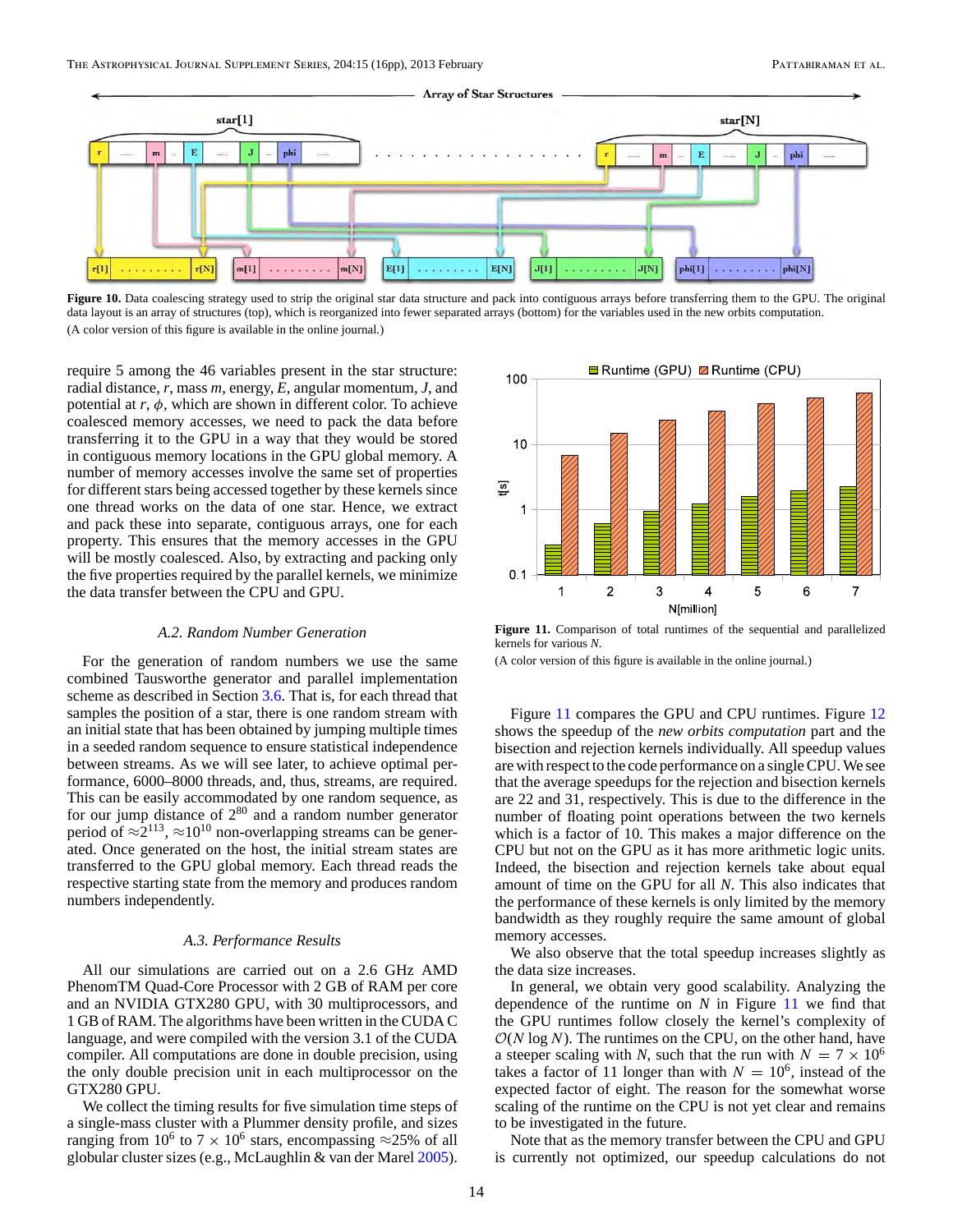<span id="page-14-0"></span>

Figure 12. Overall and individual speedups of the bisection and rejection kernels. The mean overall speedup was observed to be 28×, with the individual mean speedups being  $22 \times$  and  $31 \times$  for the bisection and rejection kernels, respectively. (A color version of this figure is available in the online journal.)



Figure 13. Total runtime of all kernels over the total number of threads. The runtime decreases with increasing thread number and saturates at around 6000 threads, which is expected to be due to the finite memory bandwidth.

include that overhead. However, as we transfer only a subset of the entire data for each star, there is the potential space for improvement to interleave kernel computations with data transfer and substantially reduce this overhead.

Finally, we looked at the influence of GPU-specific parameters on the runtime. In order to improve performance and utilization of the 30 multiprocessors, we partitioned our data space into a one-dimensional grid of blocks on the GPU. Due to the complexity of the expressions involved in the calculations of orbital positions, our kernels use a significant amount of registers (64 registers per thread). Thus, the block dimension is restricted to 256 threads per block as the GTX280 GPU has only 16,384 registers per block. To analyze the performance, we first made a parameter scan in the block and grid dimensions by varying

the block sizes from 64 to 256 and the grid sizes from 12 to 72. Figure 13 shows the total runtime of all kernels as a function of the total number of active threads on the GPU. As expected, the runtime decreases with increasing thread number but saturates at around 6000 threads. The saturation is most likely due to the finite memory bandwidth, as we noted before that the runtime of the kernels is mainly determined by the number of memory accesses as opposed to the number of floating point operations. One can also see that the curve shows little scatter,  $\approx 0.1$  s, which means that the specific size of a single block of threads has a minor effect on performance. We furthermore find that for a given total number of threads, the runtime is shortest when the total number of thread blocks is a multiple of the number of multiprocessors, in our case 30.